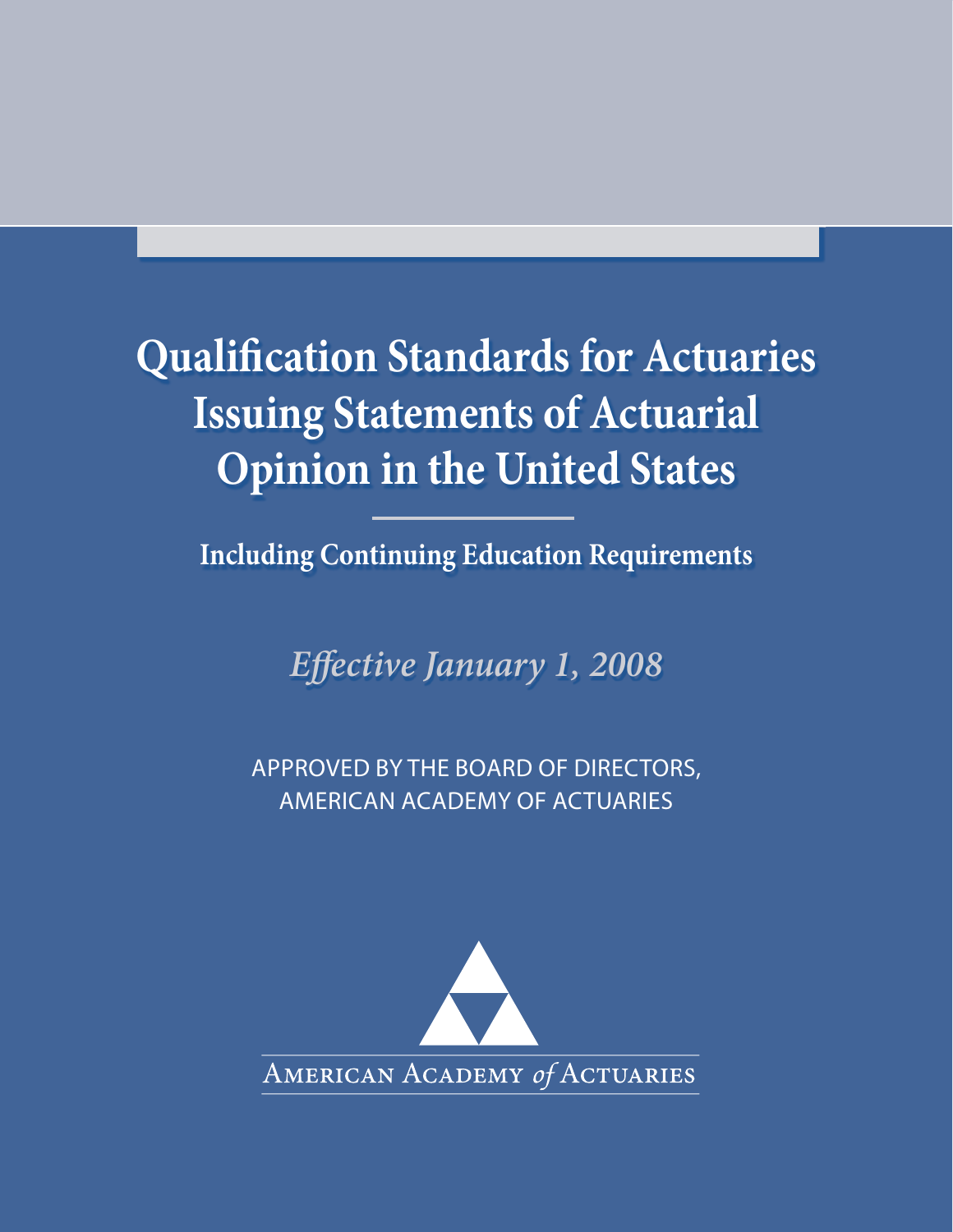# **TABLE OF CONTENTS**

| Section 1. |                                                                                  |  |
|------------|----------------------------------------------------------------------------------|--|
| 1.1        |                                                                                  |  |
| 1.2        |                                                                                  |  |
| 1.3        |                                                                                  |  |
| 1.4        |                                                                                  |  |
| 1.5        |                                                                                  |  |
| Section 2. |                                                                                  |  |
| 2.1        |                                                                                  |  |
|            | 2.1.1                                                                            |  |
|            | Basic Education and Experience Requirement Must Only Be Met Once  5<br>2.1.2     |  |
|            | 2.1.3                                                                            |  |
| 2.2        |                                                                                  |  |
|            | 2.2.1                                                                            |  |
|            | 2.2.2                                                                            |  |
|            | 2.2.3                                                                            |  |
|            | 2.2.4                                                                            |  |
|            | 2.2.5                                                                            |  |
|            | 2.2.6                                                                            |  |
|            | 2.2.7                                                                            |  |
|            | 2.2.8                                                                            |  |
|            | 2.2.9                                                                            |  |
| 2.3        | Actuaries Issuing Statements of Actuarial Opinion in More than One Area of       |  |
|            | Statements of Actuarial Opinion Involving Skills that Can Be Learned in<br>2.3.1 |  |
|            |                                                                                  |  |
|            |                                                                                  |  |
|            | Statements of Actuarial Opinion that Blend Elements of Two or More<br>2.3.2      |  |
|            | Statements of Actuarial Opinion in Two or More Distinct Areas of<br>2.3.3        |  |
| 2.4        |                                                                                  |  |
|            |                                                                                  |  |
| Section 3. |                                                                                  |  |
| 3.1        |                                                                                  |  |
|            | 3.1.1                                                                            |  |
|            | Statement of Actuarial Opinion, NAIC Life and A&H Annual<br>3.1.1.1              |  |
|            |                                                                                  |  |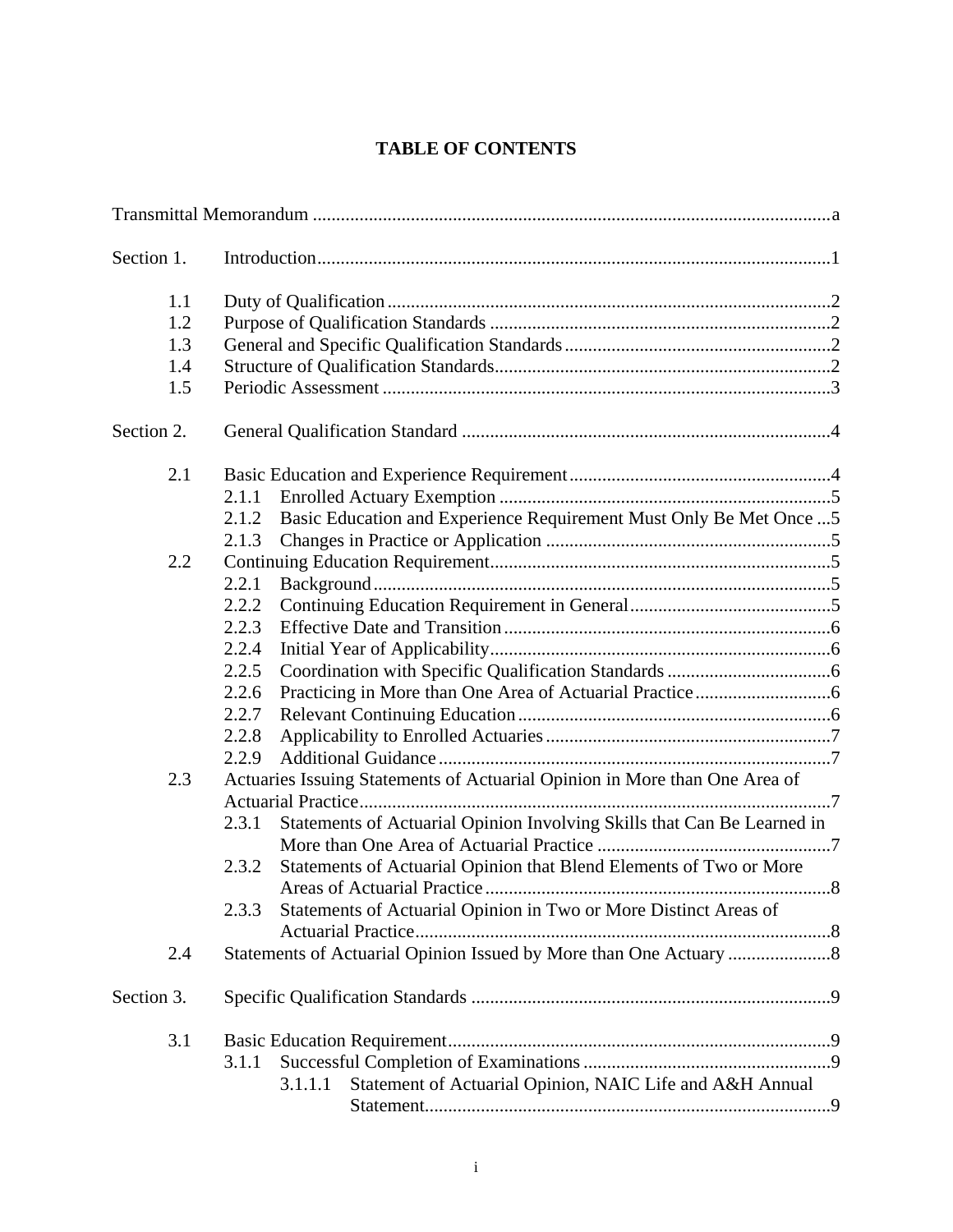|            | Statement of Actuarial Opinion, NAIC Property and<br>3.1.1.2  |  |
|------------|---------------------------------------------------------------|--|
|            |                                                               |  |
|            | Statement of Actuarial Opinion, NAIC Health Annual<br>3.1.1.3 |  |
|            |                                                               |  |
|            | 3.1.2                                                         |  |
| 3.2        |                                                               |  |
| 3.3        |                                                               |  |
| Section 4. |                                                               |  |
| 4.1        |                                                               |  |
|            |                                                               |  |
|            | 4.1.2                                                         |  |
| 4.2        |                                                               |  |
| 4.3        |                                                               |  |
| Section 5. |                                                               |  |
| Section 6. |                                                               |  |
| 6.1        |                                                               |  |
| 6.2        |                                                               |  |
|            | <b>APPENDIXES</b>                                             |  |
| Appendix 1 |                                                               |  |
| Appendix 2 | <b>Sample Alternative Basic Education Statement</b>           |  |

(Specific Qualification Standard) .........................................................................7A

Academy of Actuaries...........................................................................................8A

Standards Should Be Developed.........................................................................13A

Appendix 3 Procedures for the Adoption of Qualification Standards by the American

Appendix 4 Guidelines for Determining When Specific Qualification

Appendix 5 Sample Continuing Education Recordkeeping Form .........................................14A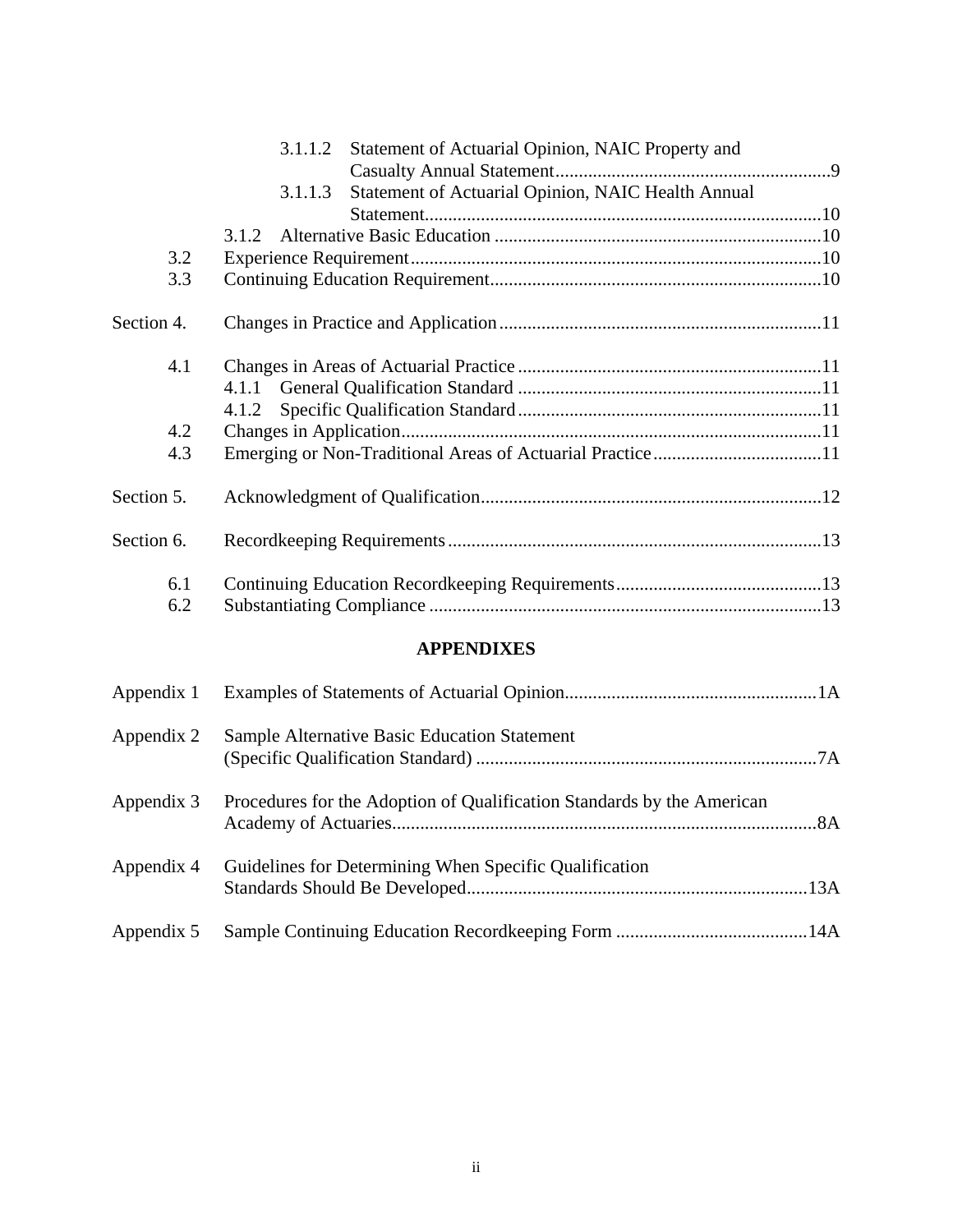## **TRANSMITTAL MEMORANDUM**

| To:   | Members of Actuarial Organizations Governed by the Qualification Standards of the<br>American Academy of Actuaries                                          |
|-------|-------------------------------------------------------------------------------------------------------------------------------------------------------------|
| From: | The Board of Directors of the American Academy of Actuaries<br>The Committee on Qualifications of the American Academy of Actuaries                         |
| Re:   | Amended Qualification Standards (including Continuing Education Requirements) for<br>Actuaries Issuing Statements of Actuarial Opinion in the United States |

This document contains the final version of the amended *Qualification Standards (including Continuing Education Requirements) for Actuaries Issuing Statements of Actuarial Opinion in the United States* promulgated by the American Academy of Actuaries (the Academy). This document supersedes in its entirety the *Qualification Standards for Prescribed Statements of Actuarial Opinion Including Continuing Education Requirements* that was effective April 15, 2001.The amended Qualification Standards are effective January 1, 2008.

#### Background

In November 2002, the Committee on Qualifications solicited input on a discussion draft that proposed to expand significantly the scope of the Qualification Standards from its then-current focus on statutory and regulatory work to all Statements of Actuarial Opinion (SAOs). A majority of respondents agreed that the scope of the Qualifications Standards should be expanded. In May 2004, the Committee on Qualifications released an exposure draft that defines a Statement of Actuarial Opinion as an opinion expressed by an actuary to be relied upon by the outside person or organization to whom the opinion is addressed. The respondents to the exposure draft were again receptive to the expansion of the qualification standards, although some respondents expressed concern over the definition of a Statement of Actuarial Opinion. A major concern was that the revised definition of a Statement of Actuarial Opinion went beyond the scope of Precept 2 of the *Code of Professional Conduct*.

The second Exposure Draft was released in January 2006 with a comment deadline of July 1, 2006. The second Exposure Draft refined the definition of a Statement of Actuarial Opinion to align it more closely with Precept 2. In addition, the second Exposure Draft included changes to the basic education and experience requirements and significant changes in the continuing education (CE) requirement.

The Committee on Qualifications received 211 comments on the second Exposure Draft (191 comments were received from individuals and 20 comments were received from employers or actuarial organizations). The majority of comments addressed the number of required CE hours; the clarity of the basic education and experience requirements; the definition of Statements of Actuarial Opinion; the proposed elimination of "organized activity", and a wide variety of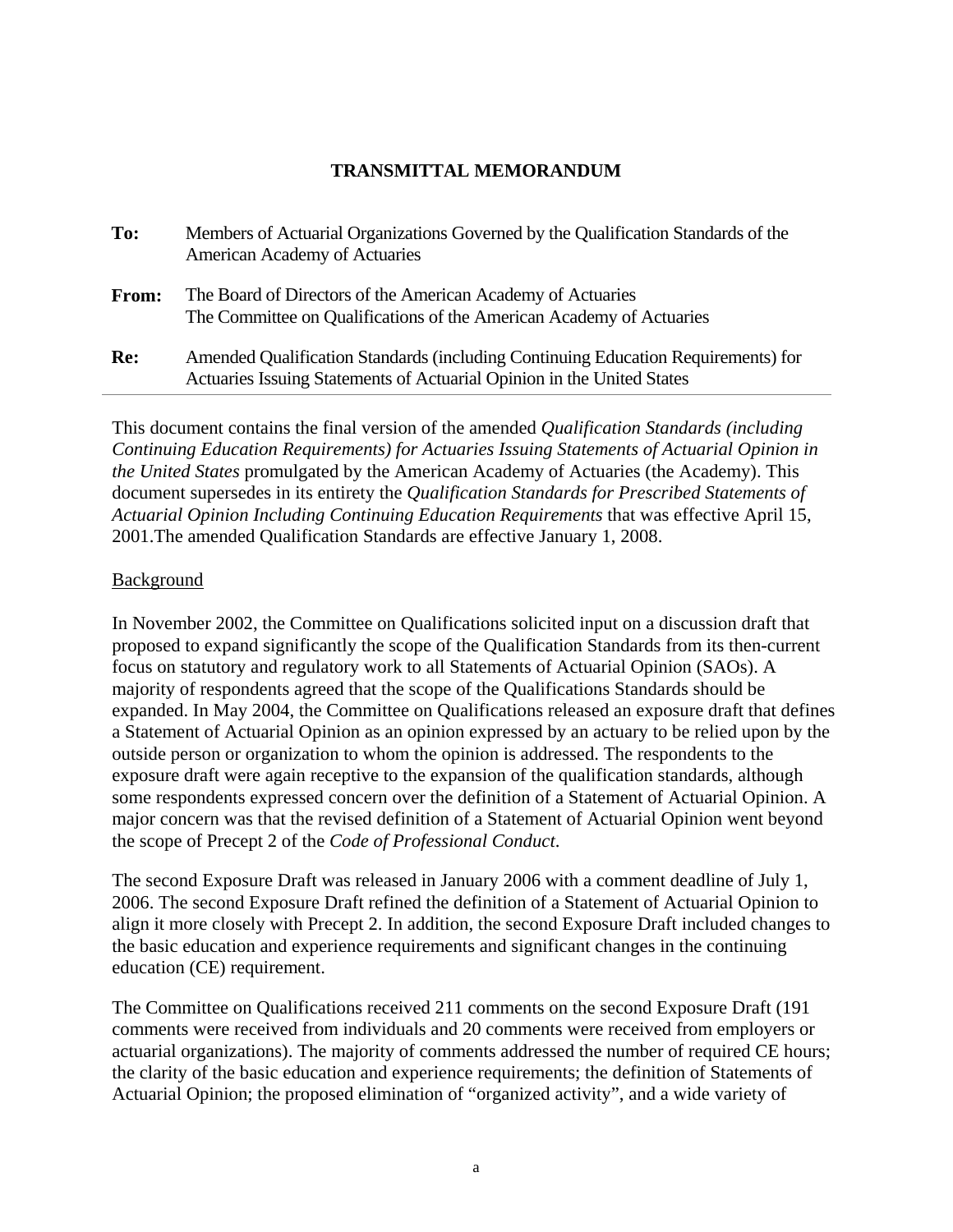comments on the clarity of the language in various sections of the last exposure draft. The Committee reviewed all of the comments and describes herein the major comments received, and the extent to which comments were incorporated in the final standard.

As noted, the majority of comments received related to the proposed increase in the continuing education requirement from 24 hours every two years to 30 hours annually. While the commentators, in general, were not in favor of increasing the continuing education requirements, the Committee on Qualifications did not reduce the continuing education requirement. The Committee believes that the increased continuing education requirement improves the actuarial work provided to clients and employers, strengthens the profession, and enhances our reputation. Furthermore, the new continuing education requirements are consistent with the profession's goal of uniform continuing education requirements.

Although the continuing education requirement was not reduced from the 30-hour annual requirement in the second Exposure Draft, there were several changes made to the continuing education requirements:

- $\triangleright$  An hour of credit equals 50 minutes. This was revised from the second Exposure Draft that specified 60-minute hours.
- ¾ The Qualification Standards require a minimum of six hours of "organized activities," a minimum of three hours of professionalism topics, and a maximum of three hours of business skills topics. The second Exposure Draft did not have a specific requirement with respect to "organized activities." The Committee received feedback in the comments that the elimination of "organized activities" resulted in a weaker continuing education requirement, and that "organized activities" should require interaction with professionals working for different organizations. After considerable discussion, the Committee agreed with these comments and decided to include a minimum requirement of six hours of "organized activities" that involve interaction with actuaries or other professionals working for different organizations.
- $\triangleright$  There is an exemption for Enrolled Actuaries who issue Statements of Actuarial Opinions related to retirement plans to which ERISA applies. This broad exemption is temporary. Beginning in 2011 (after the next three-year Joint Board cycle), the exemption is limited to the Form 5500 Schedule B certification and other ERISA forms. Enrolled Actuaries who issue Statements of Actuarial Opinion other than those exempted must satisfy the continuing education requirements of the Qualification Standards.
- $\triangleright$  The 30-hour requirement will typically be met in the calendar year preceding the year in which the actuary issues a Statement of Actuarial Opinion. However, if the 30-hour requirement is not met in the year before an actuary issues a Statement of Actuarial Opinion, the shortfall can be earned in the same year, if earned prior to issuing the SAO. The second Exposure Draft was unclear as to when continuing education should be earned.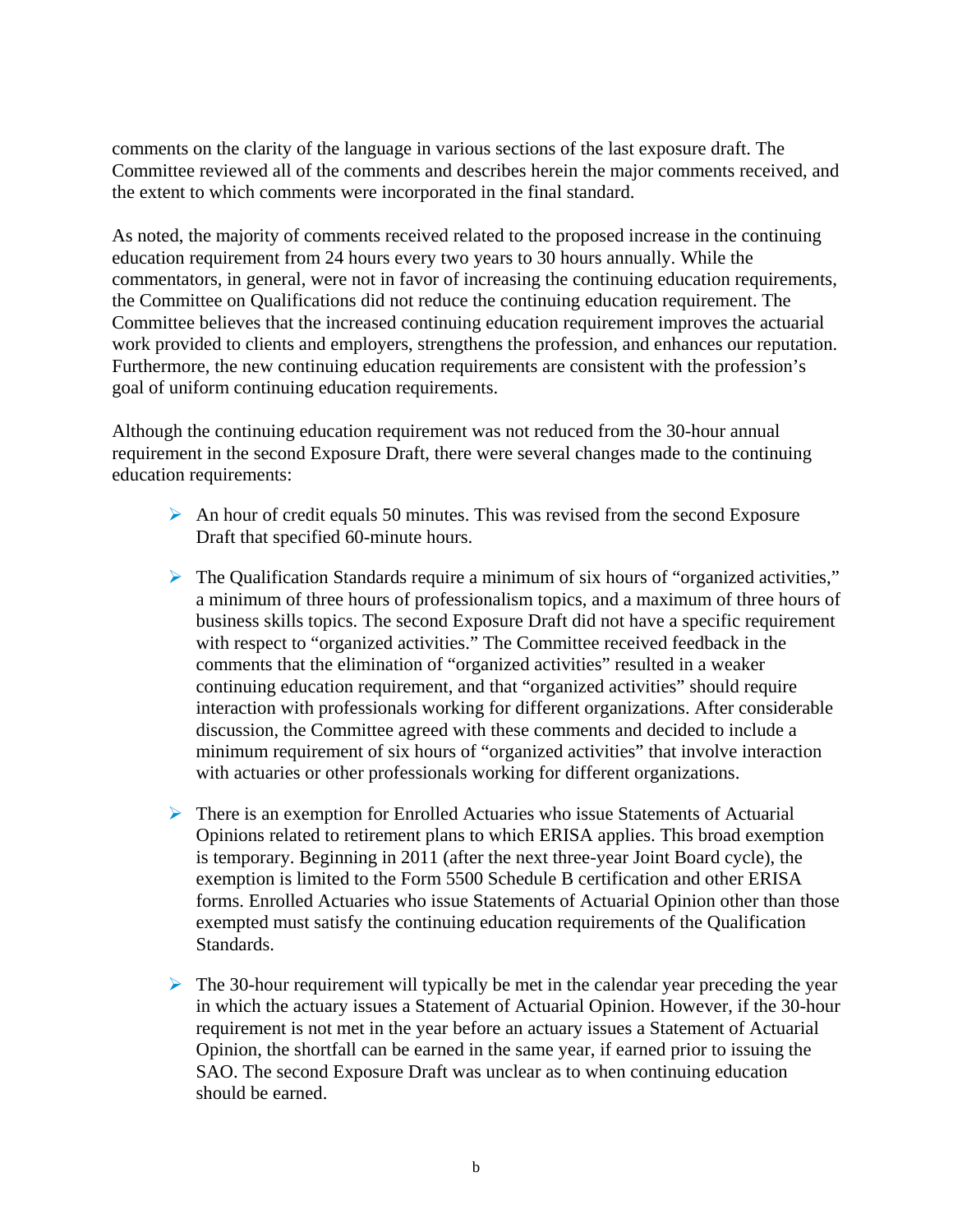- $\triangleright$  The 30-hour continuing education requirement will be effective for SAOs issued in 2010. There is a transition rule for SAOs issued in 2009, which reduces the 30-hour requirement to 24 hours. However, the 3-hour professionalism requirement and the 6 hour organized activity requirement are not reduced. The 24 hours would typically be earned in 2008.
- $\triangleright$  To provide additional flexibility in meeting the continuing education requirements, a provision was added to allow for a one-year roll-forward of excess continuing education hours earned in a year.
- $\triangleright$  A clarifying statement was added to the continuing education requirements for actuaries who must satisfy the Specific Qualification Standards in addition to the General Qualification Standards. The 30-hour continuing education requirement of the General Qualification Standards includes the continuing education requirement of the Specific Qualification Standards.

As noted above, the definition of a Statement of Actuarial Opinion was substantially broadened in the first discussion draft in November 2002 and comments received about that expansion were addressed at that time. Comments on the second Exposure Draft were generally supportive of expanding the scope as previously proposed. Some clarifying language to address definitional questions was added that does not affect the scope. The following definition of a Statement of Actuarial Opinion includes the changes the Committee on Qualifications has made to incorporate those requests for clarification in the comments received:

"For purposes of the Qualification Standards, a Statement of Actuarial Opinion (SAO) is an opinion expressed by an actuary in the course of performing Actuarial Services and intended by that actuary to be relied upon by the person or organization to which the opinion is addressed. 'Actuarial Services' are defined in the *Code of Professional Conduct* as "Professional services provided to a Principal (client or employer) by an individual acting in the capacity of an actuary. Such services include the rendering of advice, recommendations, findings, or opinions based upon actuarial considerations."

Appendix 1 of the Qualification Standards describes Statements of Actuarial Opinion and gives several examples of opinions that are typically rendered by actuaries. The appendix was revised to eliminate inconsistencies and expanded to include additional examples. The second Exposure Draft specified that "a preliminary draft of an actuarial opinion that has not been provided to an actuary's client who requested the opinion is not an SAO [and] a preliminary draft of an actuarial opinion that has been provided to an actuary's client who requested the opinion is an SAO." The following changes were made to this provision in Appendix 1 to incorporate comments received:

"A draft of an actuarial opinion that has not been provided to an actuary's Principal who requested the opinion is not an SAO. A draft of an actuarial opinion that has been provided to an actuary's Principal who requested the opinion is an SAO unless the document is clearly marked that it should not be relied upon. If there is a reasonable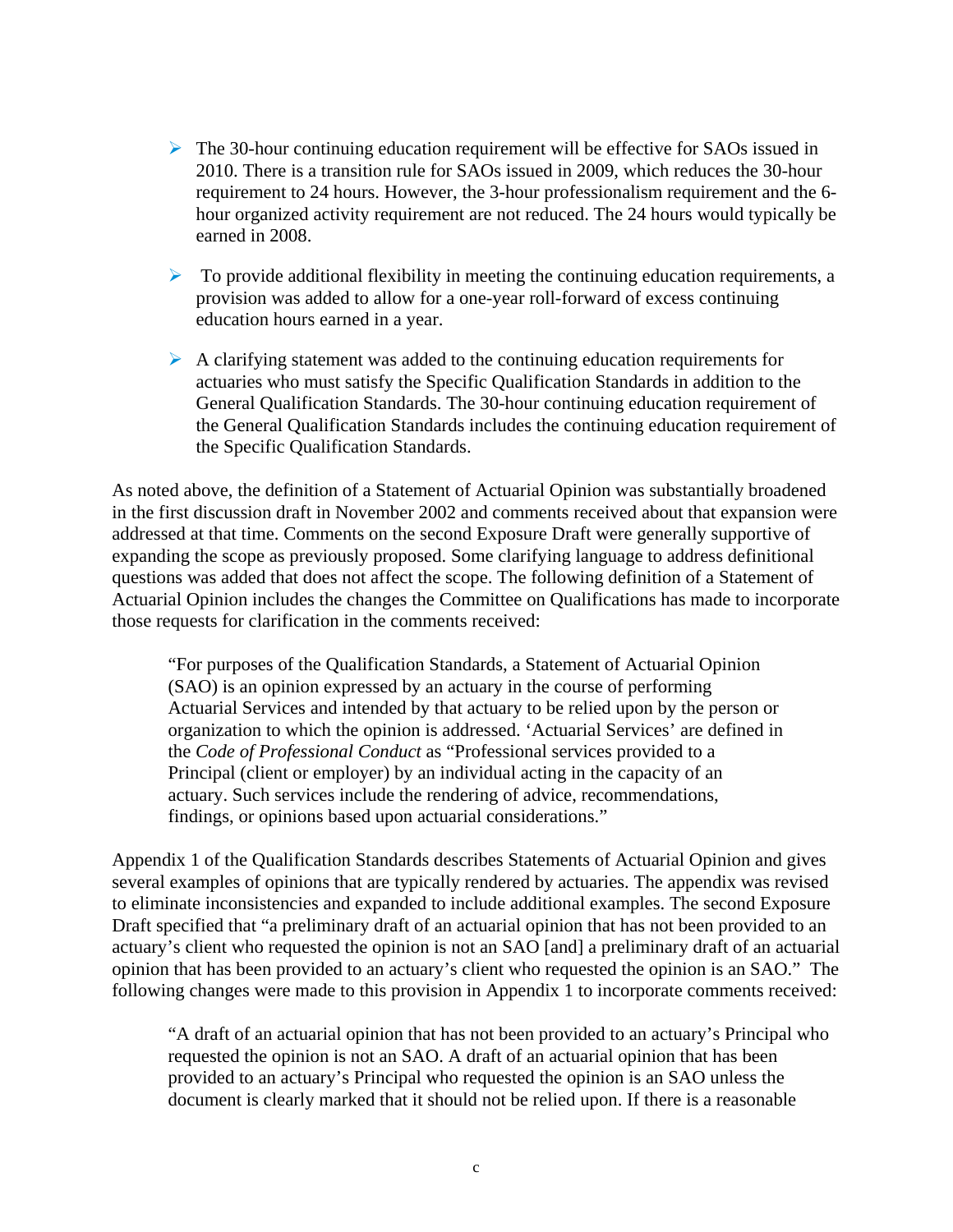likelihood that the Principal will rely on the draft regardless of intent, that is an indication that the draft is an SAO. If the Principal is not subsequently sent a final report within a reasonable time frame, that is an indication that the draft report is an SAO. The actuary should communicate to the Principal that the final report replaces the draft report. There may be instances where the actuary sends the Principal a draft report that clearly indicates it should not be relied upon (a document that is not an SAO according to the above definition) and the actuary and Principal subsequently agree that a final report will not be issued. In this case, the draft report is not an SAO."

The Committee eliminated reference to specific examination topics, combined the basic education and experience requirement, and incorporated comments requesting more clarity on these requirements as follows:

"To satisfy the General Qualification Standard, before issuing a Statement of Actuarial Opinion, an actuary must meet the following criteria:

Be a Member of the Academy, a Fellow or Associate of the SOA or the CAS, a Fellow of the CCA, a Member or Fellow of ASPPA, or a fully qualified member of another IAA-member organization; and

 $\blacktriangleright$  Have three years of responsible actuarial experience, which is defined as work that requires knowledge and skill in solving actuarial problems; and

¾ Be knowledgeable, through examination or documented professional development, of the Law applicable to the Statement of Actuarial Opinion. "Law" is defined in the *Code of Professional Conduct*.

In addition, in order to issue Statements of Actuarial Opinion in an area covered by a specialty track offered by the Society of Actuaries, or in an area of practice covered by the exams of the Casualty Actuarial Society or the American Society of Pension Professionals and Actuaries, one of the following must be met:

 $\triangleright$  Attain the highest possible actuarial designation in an IAA full-member organization (other than the Academy) and complete a specialty track in the area of actuarial practice relevant to the subject of the SAO; or

 $\triangleright$  Attain the highest possible actuarial designation in an IAA full-member organization (other than the Academy) and have a minimum of one year of responsible actuarial experience in the area of actuarial practice relevant to the subject of the SAO under the review of an actuary who was qualified to issue the SAO at the time the review took place under standards in effect at that time; or

 $\blacktriangleright$  Have a minimum of three years of responsible actuarial experience in the area of actuarial practice relevant to the subject of the SAO under the review of an actuary who was qualified to issue the SAO at the time the review took place under standards in effect at that time.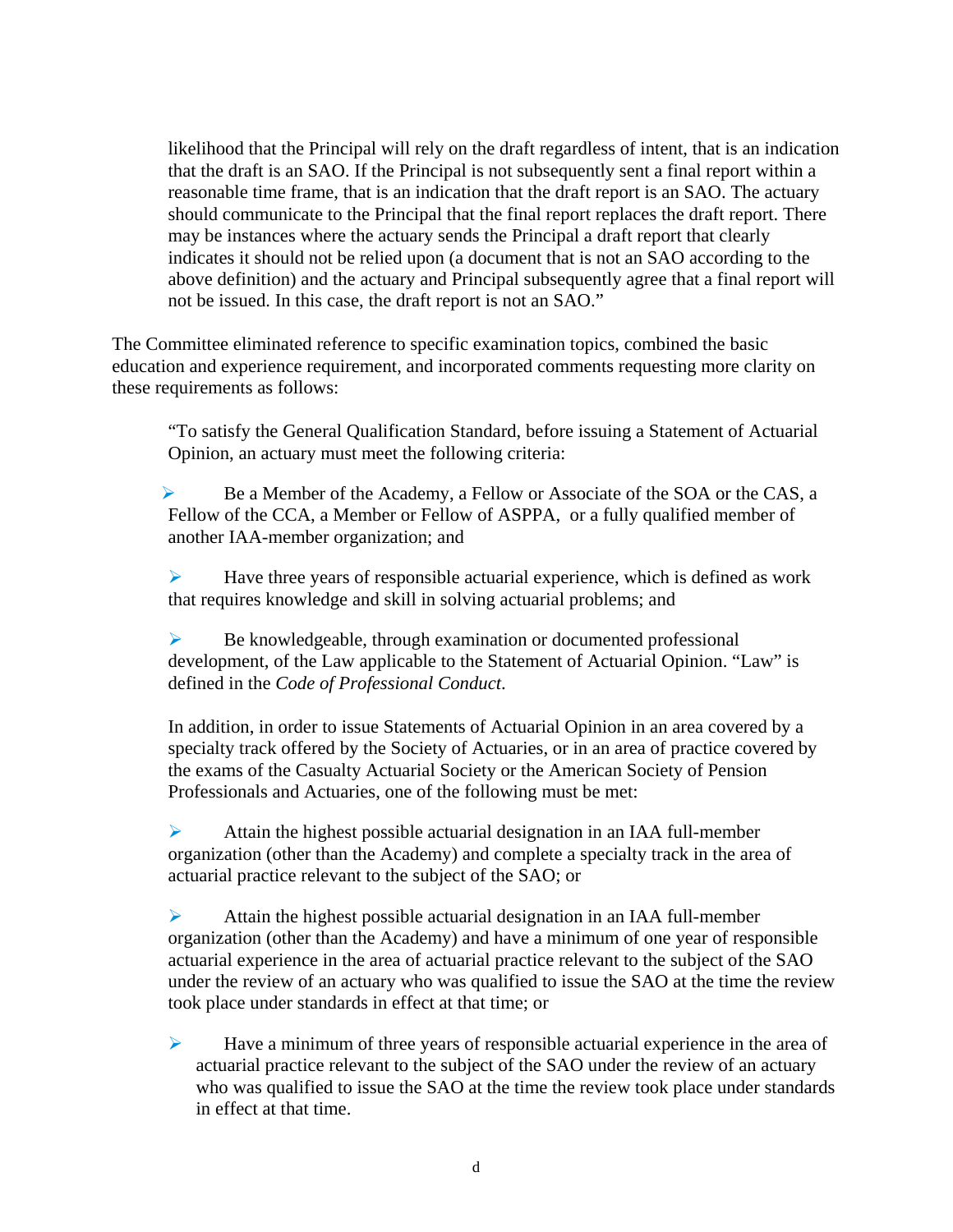Specialty tracks of the Society of Actuaries currently include Enterprise Risk Management, Finance, Health, Group Life and Managed Care, Investments, Individual Life and Annuity, and Retirement Benefits. There are no specialty tracks in the Casualty Actuarial Society or the American Society of Pension Professionals and Actuaries.

A provision was added to the basic education and experience requirement specifying that an actuary needs to meet this requirement only once in an area of practice. Therefore, an actuary who has satisfied the basic education and experience requirement in an area of practice prior to the effective date of the Qualification Standards is deemed to satisfy the basic education and experience requirement in that area of practice of the Qualification Standards.

In response to several comments, changes have been made to the document to remove ambiguities or to provide further clarity.

#### Conclusion

The revised Qualification Standards are the production of many hours of thought and effort. The Committee on Qualifications and the Academy Board of Directors are grateful to all of the commentators for the contributions to this important project.

#### **Committee on Qualifications**

#### **Kathleen Riley, Chairperson**

**Nolan E. Asch Donna R. Claire Mary Frances Miller Karen Nowiejski Keith A. Passwater Carl Shalit Henry W. Siegel Frank P. Stone**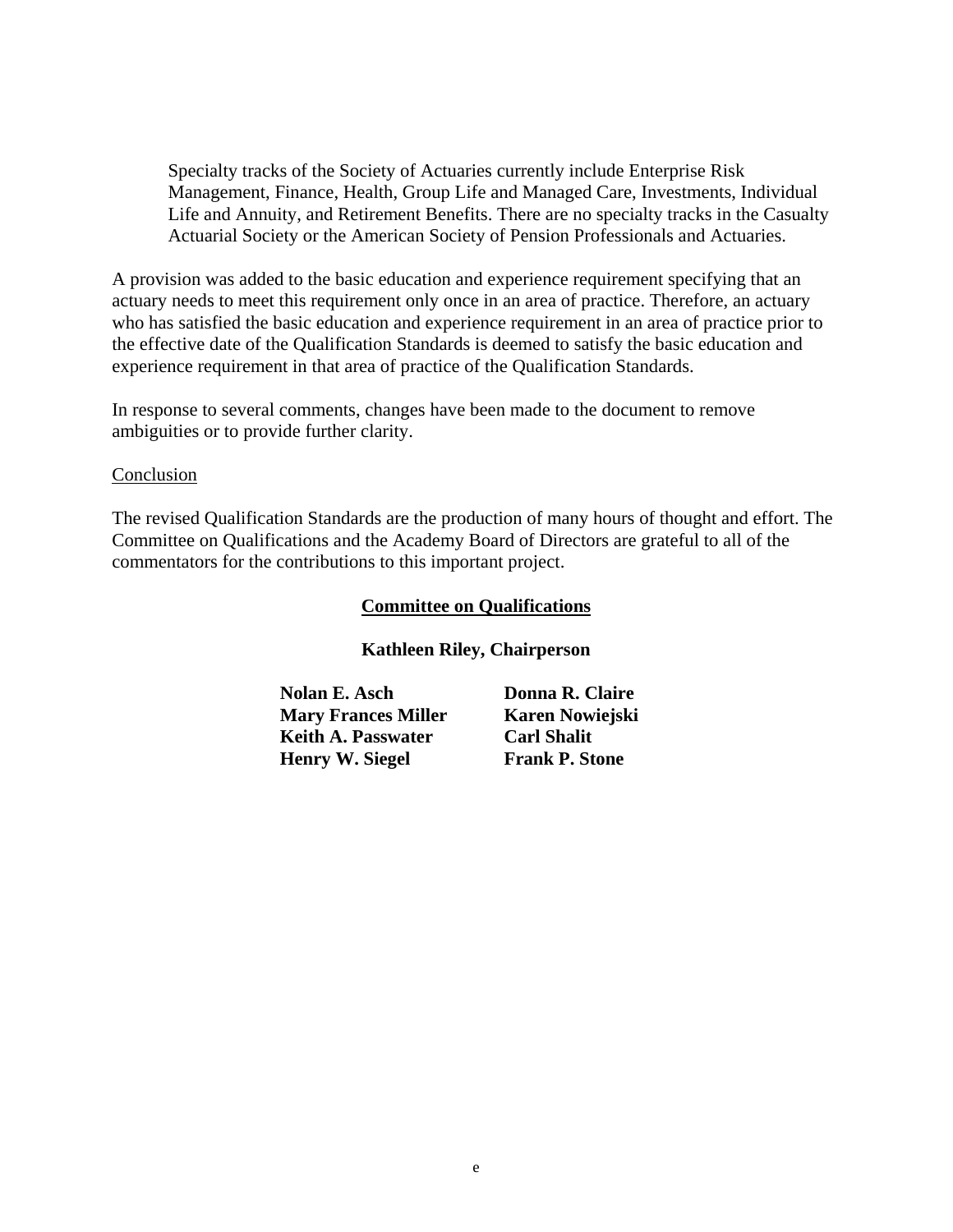## **QUALIFICATION STANDARDS (INCLUDING CONTINUING EDUCATION REQUIREMENTS) FOR ACTUARIES ISSUING STATEMENTS OF ACTUARIAL OPINION IN THE UNITED STATES**

#### **Section 1. Introduction**

The American Academy of Actuaries (Academy), through Precept 2 of its *Code of Professional Conduct*, requires its members to perform Actuarial Services only when they are qualified to do so on the basis of basic and continuing education experience and only when they satisfy applicable qualification standards.<sup>[1](#page-8-0)</sup> Such Actuarial Services may include the rendering of advice and recommendations or opinions based upon actuarial considerations, including the issuance of Statements of Actuarial Opinion.

By virtue of their common *Code of Professional Conduct*, members of the American Society of Pension Professionals and Actuaries (ASPPA), the Casualty Actuarial Society (CAS), the Conference of Consulting Actuaries (CCA), and the Society of Actuaries (SOA), whether or not they are also members of the Academy, are subject to all requirements imposed by the Qualification Standards upon members of the Academy. The Code also requires that actuaries observe the applicable qualification standards that have been promulgated by a Recognized Actuarial Organization (as defined in the *Code of Professional Conduct*) for the jurisdiction in which the actuary renders Actuarial Services.

For purposes of the Qualification Standards, a "Statement of Actuarial Opinion" (SAO) is an opinion expressed by an actuary<sup>2</sup> in the course of performing Actuarial Services and intended by that actuary to be relied upon by the person or organization to which the opinion is addressed. "Actuarial Services" are defined in the *Code of Professional Conduct* as "Professional services provided to a Principal (client or employer) by an individual acting in the capacity of an actuary. Such services include the rendering of advice, recommendations, findings, or opinions based upon actuarial considerations."

Many actuaries hold positions that are non-actuarial in nature or have non-actuarial aspects (e.g., general management positions). Actuaries in such positions may have occasion to issue oral or written statements by virtue of the positions they hold and not because they are actuaries. The Qualification Standards are not intended to apply to such statements, even though they may happen to have actuarial aspects. If it is common for persons holding comparable positions to issue such statements, whether or not they happen to be actuaries, this is evidence that the Qualification Standards are not intended to apply.

 $\overline{a}$ 

<span id="page-8-0"></span><sup>&</sup>lt;sup>1</sup> The *Codes of Professional Conduct* of all five of the U.S.-based actuarial organizations are identical in this respect.

 $2\degree$  The word "actuary" as used herein means an actuary who is a member of the Academy, ASPPA, the CAS, the CCA, the SOA, or a member of any actuarial organization that is not U.S.-based but requires its members to meet the Qualification Standards when practicing in the United States.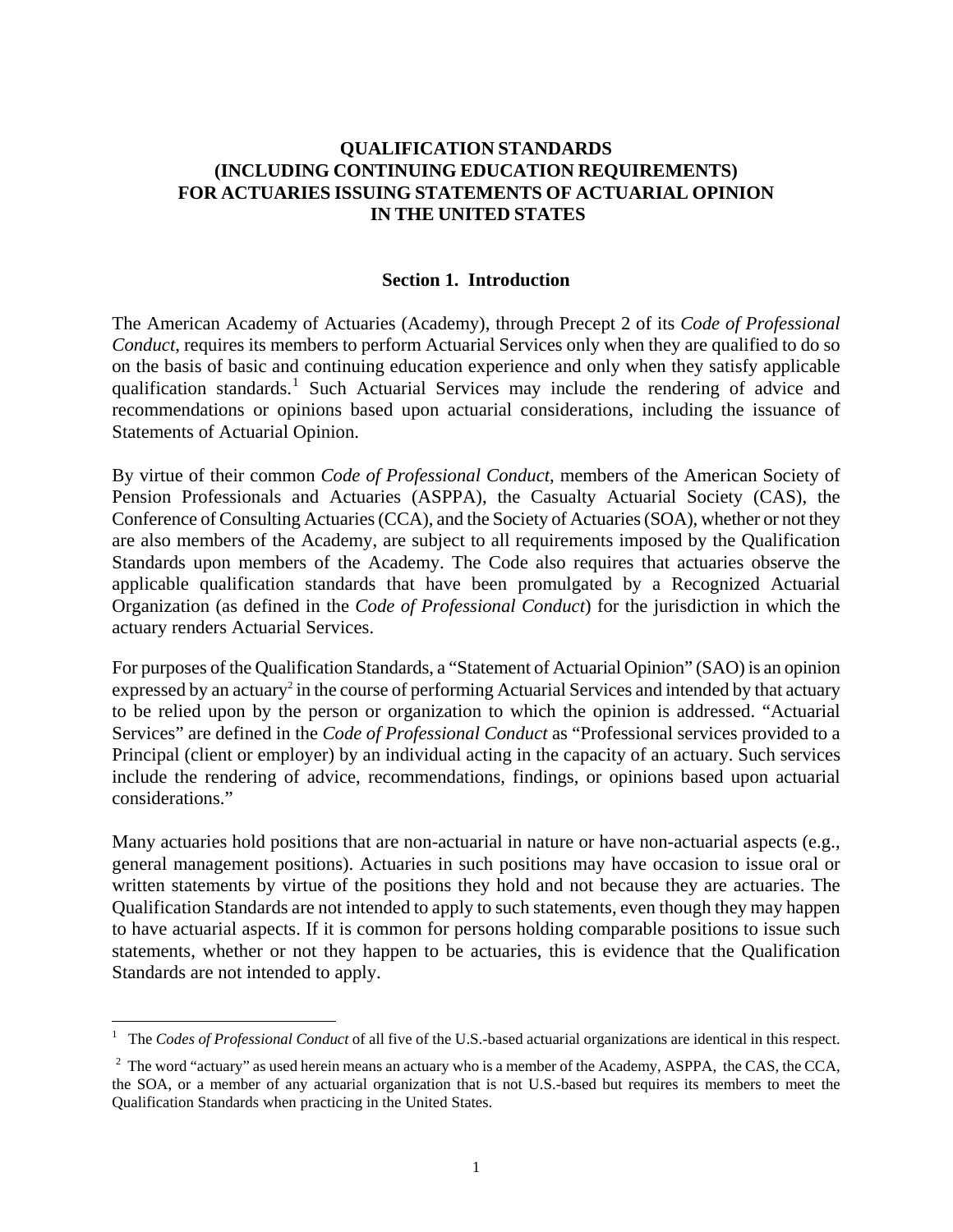Actuaries who issue Statements of Actuarial Opinion when rendering Actuarial Services in the United States are required by the *Code of Professional Conduct* to satisfy these Qualification Standards.

- 1.1 Duty of Qualification An actuary must be mindful of the obligation imposed by Precept 2 of the *Code of Professional Conduct* not to perform Actuarial Services unless qualified to do so. This obligation may require the actuary to obtain qualifications in addition to those set forth in the Qualification Standards. However, where an actuary has satisfied the Qualification Standards, in the absence of evidence to the contrary, there is a presumption that an actuary has met the duty of qualification imposed by the *Code of Professional Conduct*.
- 1.2 Purpose of Qualification Standards A Statement of Actuarial Opinion may be used by parties who are not familiar with the qualifications of an actuary who issues such statements. An actuary who issues Statements of Actuarial Opinion must have achieved fundamental education and experience in relevant areas of actuarial practice and must maintain necessary expertise through continuing education. These Qualification Standards have been developed to provide guidance to actuaries so they can determine whether they are qualified to issue Statements of Actuarial Opinion. Qualification Standards are developed through established Academy notice and comment procedures (see Appendix 3).
- 1.3 General and Specific Qualification Standards The General Qualification Standard (see Section 2) provides the basic education and experience requirements and continuing education requirements for most Statements of Actuarial Opinion. However, in some instances, the Academy's Board of Directors has determined that certain additional requirements must be met for an actuary to have the necessary qualifications to issue a particular Statement of Actuarial Opinion. In these instances, an actuary must satisfy the Specific Qualification Standard for that particular Statement of Actuarial Opinion (see Section 3).
- 1.4 Structure of Qualification Standards The Qualification Standards are structured around areas of actuarial practice. The traditional areas of actuarial practice are casualty, health, life, and pension. An actuary practicing in a traditional area of practice or an emerging or nontraditional area may be called upon to issue Statements of Actuarial Opinion and, in such circumstance, is required to comply with these Qualification Standards. Additional guidance concerning the application of the Qualification Standards to emerging or non-traditional areas of practice appears in Section 4.3.

The Qualification Standards contain two elements: basic education and experience requirements and continuing education requirements. In order to comply with the Qualification Standards, an actuary is required to satisfy both elements.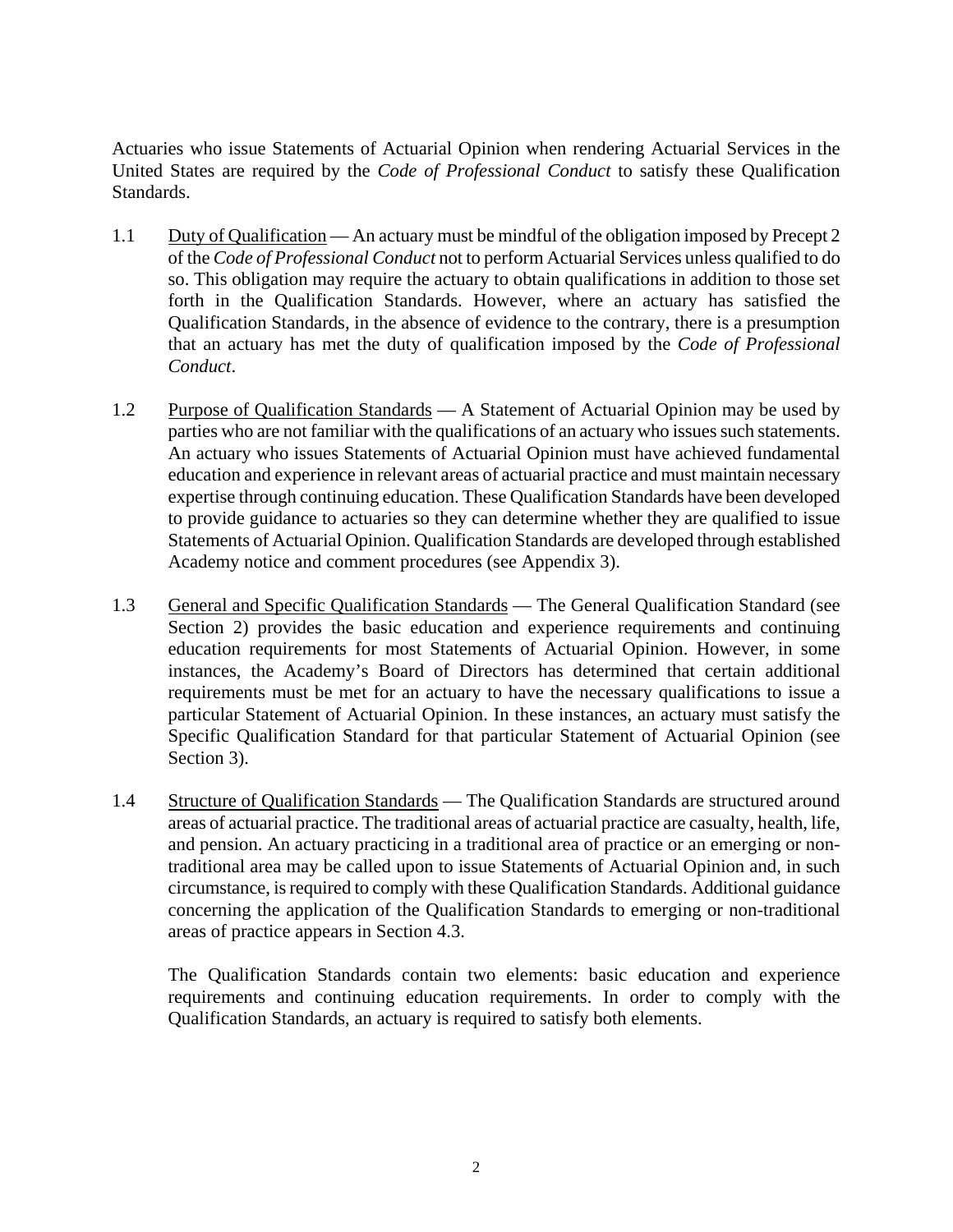1.5 Periodic Assessment — Actuaries should regularly review their qualifications and may contact the Committee on Qualifications or the Actuarial Board for Counseling and Discipline (ABCD) for guidance to address specific questions and concerns.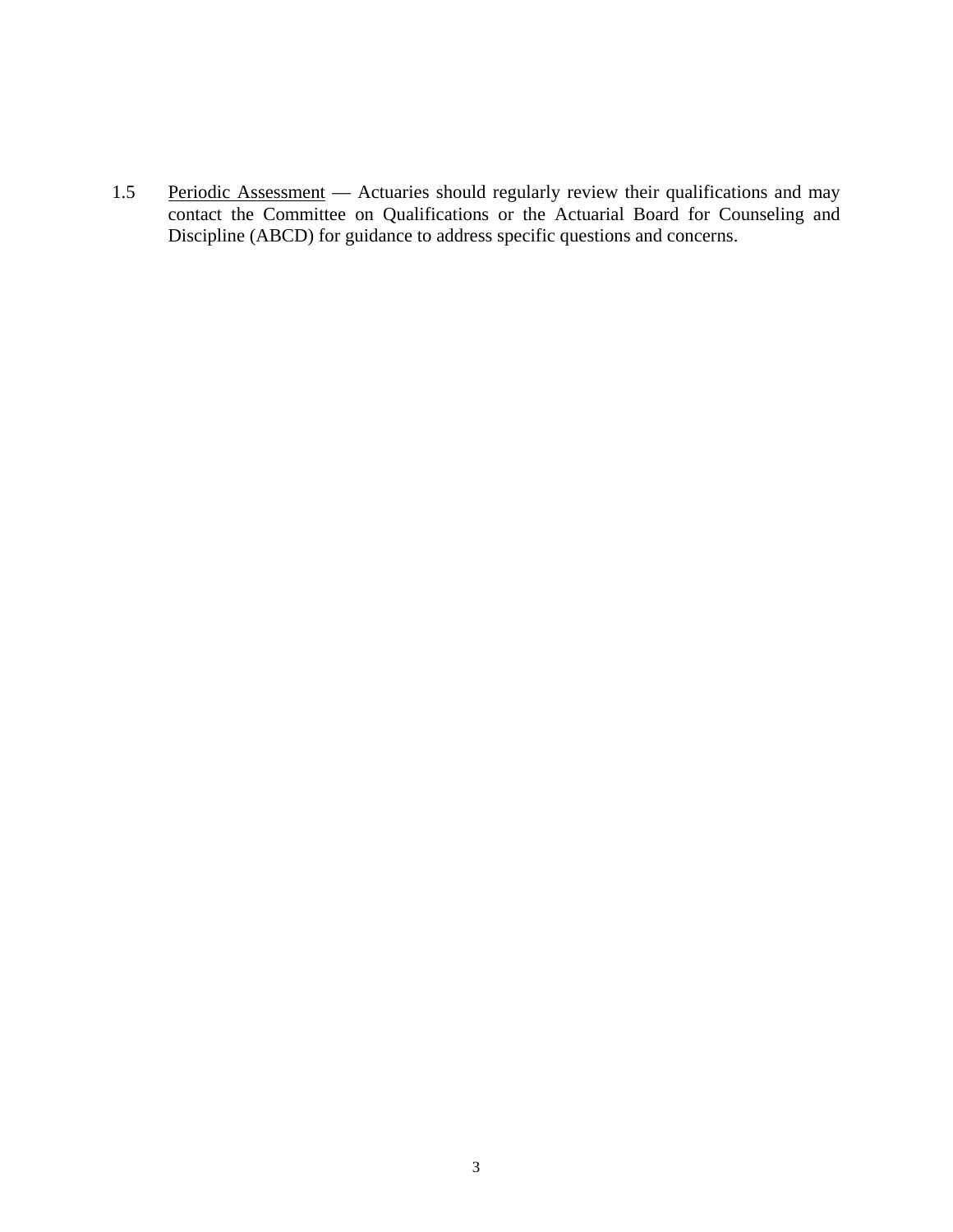## **Section 2. General Qualification Standard**

An actuary who issues a Statement of Actuarial Opinion when providing Actuarial Services must satisfy the General Qualification Standard. When issuing certain types of Statements of Actuarial Opinion, an actuary must also satisfy Specific Qualification Standards (see Section 3). An actuary must have met the following requirements for basic education and experience and continuing education before issuing a Statement of Actuarial Opinion:

## 2.1 Basic Education and Experience Requirement

 To satisfy the General Qualification Standard, before issuing a Statement of Actuarial Opinion, an actuary must meet the following criteria:

- Be a Member of the Academy, a Fellow or Associate of the SOA or the CAS, a Fellow of the CCA, a Member or Fellow of ASPPA, or a fully qualified member of another IAA-member organization; and
- Have three years of responsible actuarial experience, which is defined as work that requires knowledge and skill in solving actuarial problems; and
- Be knowledgeable, through examination or documented professional development, of the Law applicable to the Statement of Actuarial Opinion. "Law" is defined in the *Code of Professional Conduct*.

In addition, in order for an actuary to issue Statements of Actuarial Opinion in an area covered by a specialty track offered by the Society of Actuaries, or in an area of practice covered by the exams of the Casualty Actuarial Society or the American Society of Pension Professionals and Actuaries, one of the following must be met:

- Attain the highest possible actuarial designation in an IAA full-member organization (other than the Academy) and complete a specialty track in the area of actuarial practice relevant to the subject of the SAO; or
- Attain the highest possible actuarial designation in an IAA full-member organization (other than the Academy) and have a minimum of one year of responsible actuarial experience in the area of actuarial practice relevant to the subject of the SAO under the review of an actuary who was qualified to issue the SAO at the time the review took place under standards in effect at that time; or
- Have a minimum of three years of responsible actuarial experience in the area of actuarial practice relevant to the subject of the SAO under the review of an actuary who was qualified to issue the SAO at the time the review took place under standards in effect at that time.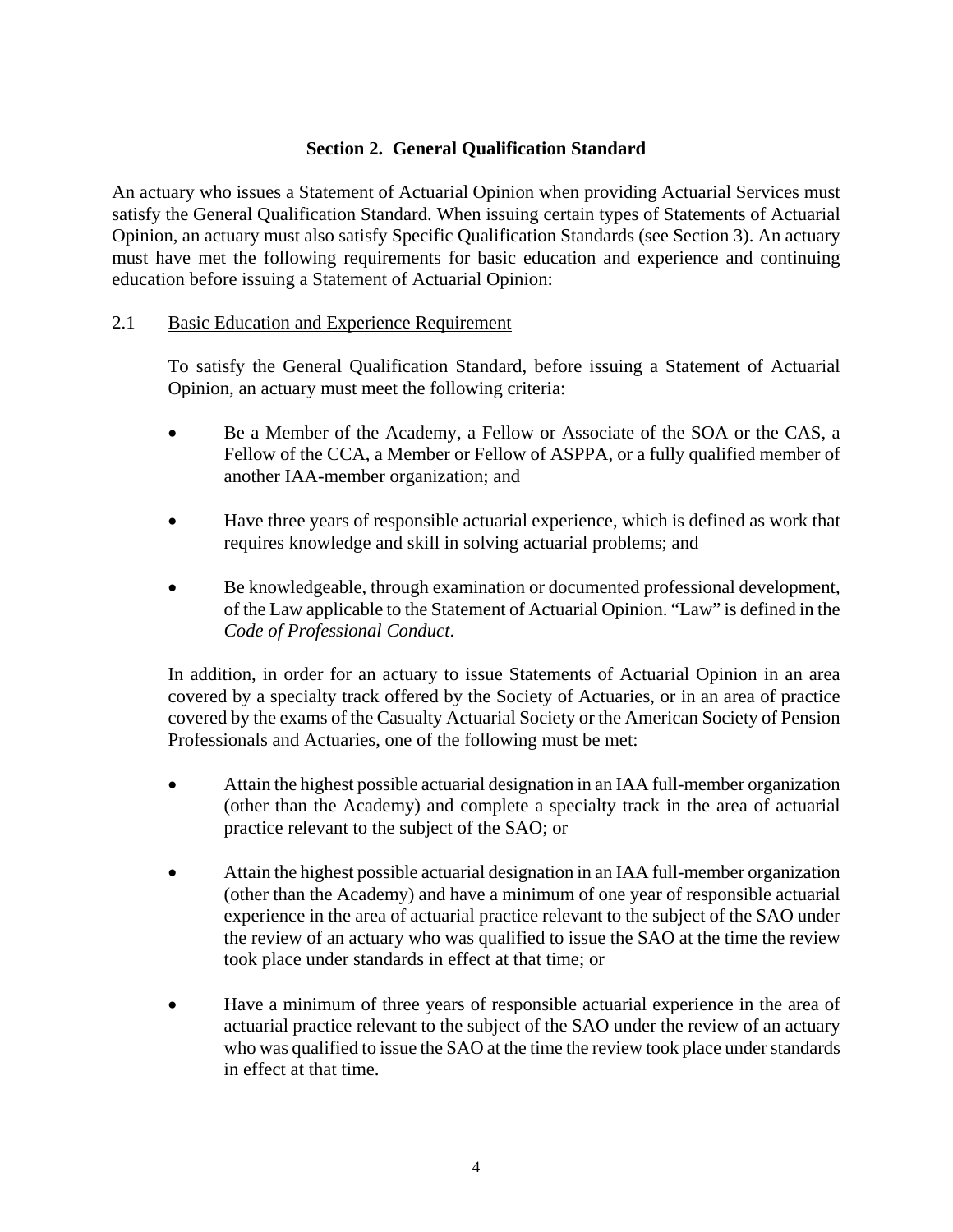Specialty tracks of the Society of Actuaries currently include Enterprise Risk Management, Finance, Health, Group Life and Managed Care, Investments, Individual Life and Annuity, and Retirement Benefits. There are no specialty tracks in the Casualty Actuarial Society or the American Society of Pension Professionals and Actuaries.

2.1.1 Enrolled Actuary Exemption — Enrolled Actuaries are deemed to meet the basic education and experience requirement of the General Qualification Standard in the pension practice area.

2.1.2 Basic Education and Experience Requirement Must Only Be Met Once — An actuary need only satisfy the basic education and experience requirement in an area of practice once. Accordingly, an actuary who has satisfied the basic education and experience requirement in an area of practice prior to the effective date of the Qualification Standards is deemed to satisfy the basic education and experience requirement in that area of practice of the Qualification Standards.

2.1.3 Changes in Practice or Application — For specific guidance on new or changed areas of actuarial practice or changes in the application of actuarial science, see Section 4.

#### 2.2 Continuing Education Requirement

2.2.1 Background — Actuarial practice is grounded in the knowledge and application of actuarial science, a constantly evolving discipline. If actuaries are to provide their Principals with high-quality service, it is important that they remain current on emerging advancements in actuarial practice and science that are relevant to the Actuarial Services they provide. Further, opportunities to practice are expanding beyond traditional work for pension plans and insurance companies to encompass the broader world of financial services. Actuaries working in emerging areas need to be familiar with relevant new techniques and concepts from other related disciplines (e.g., economics, statistics, finance, investments, accounting, computer modeling, and law).

2.2.2 Continuing Education Requirement in General — To satisfy the General Qualification Standard, actuaries are required to complete and document at least thirty (30) hours each calendar year of relevant continuing education of which at least three (3) hours must be on professionalism topics and at least six (6) hours must be "organized activities" (see Section 2.2.7). The 30-hour requirement will typically be met in the calendar year preceding the year in which the actuary issues a Statement of Actuarial Opinion. However, if the 30-hour requirement is not met in the year before an actuary issues a Statement of Actuarial Opinion, the shortfall can be earned in the same year, if earned prior to issuing the SAO. The hours earned to satisfy the shortfall cannot be applied to satisfy the continuing education requirement for the current year.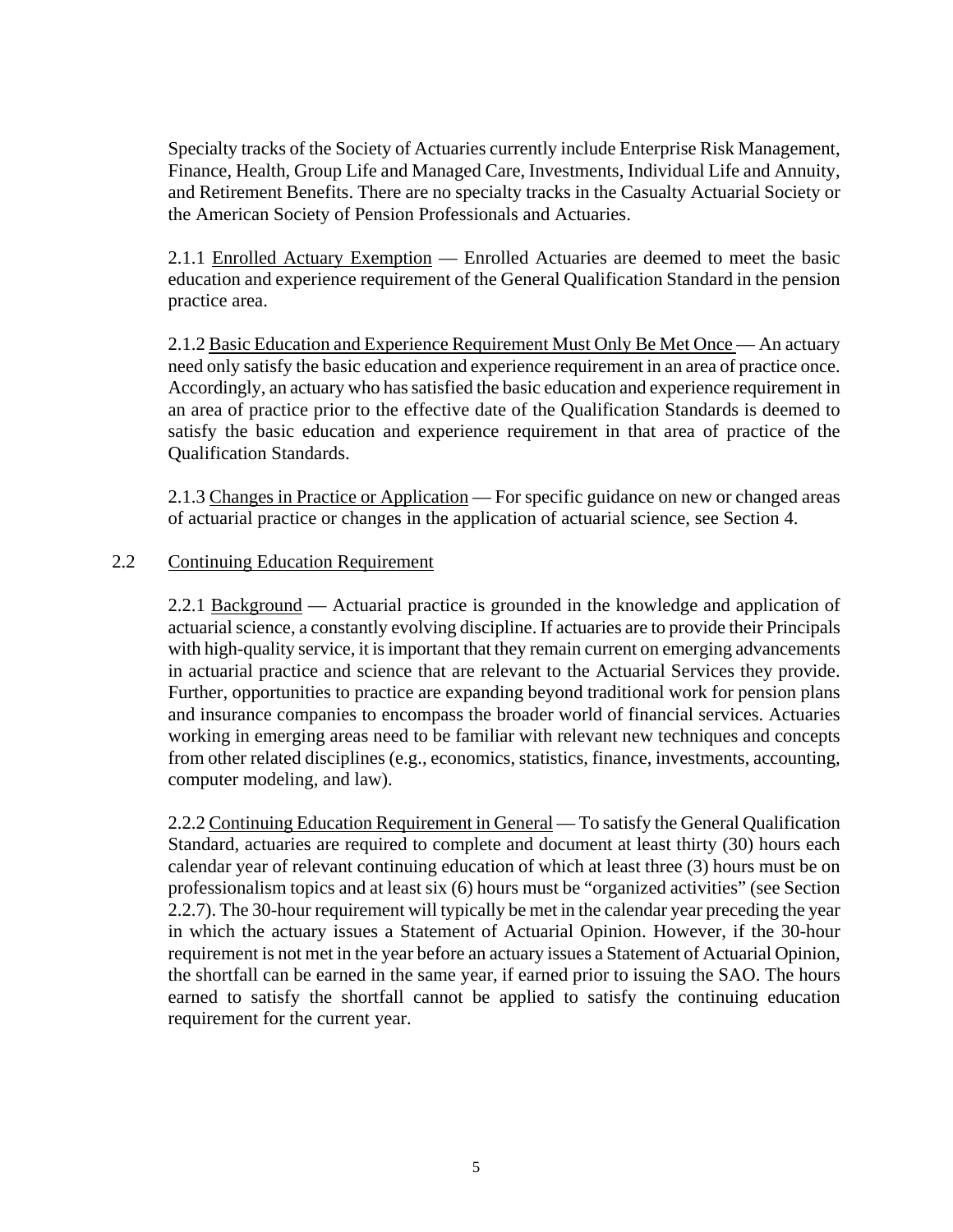## *Example:*

An actuary earns 30 hours of continuing education in 2010 and, assuming the other qualification requirements are met, can issue SAOs in 2011. However, in 2011, the actuary only earns 27 hours of continuing education. The actuary can not issue SAOs in 2012 until 3 hours of continuing education are earned. The actuary must then earn an additional 30 hours of continuing education in 2012 to issue SAOs in 2013.

2.2.3 Effective Date and Transition — The 30-hour continuing education requirement will be effective for SAOs issued in 2010. For SAOs issued in 2009, the 30-hour requirement is reduced to 24 hours. However, the 3-hour professionalism requirement and the 6-hour organized activity requirement are not reduced. The 24 hours would typically be earned in 2008.

2.2.4 Initial Year of Applicability — Hours spent meeting the basic education and experience requirement may be applied toward the continuing education requirement if earned in the year prior to issuing the Statement of Actuarial Opinion.

2.2.5 Coordination with Specific Qualification Standards — The 30-hour requirement includes hours obtained pursuant to the continuing education requirement of the Specific Qualification Standards (see Section 3.3).

2.2.6 Practicing in More than One Area of Actuarial Practice — If an actuary must obtain continuing education requirements in more than one area of practice (see Section 2.3), the total annual hours required for all areas of actuarial practice combined remains at 30. An actuary should use good judgment in obtaining continuing education in all areas of practice related to the actuary's work.

2.2.7 Relevant Continuing Education — Continuing education is "relevant" if: (1) it broadens or deepens an actuary's understanding of one or more aspects of the work an actuary does; (2) the material expands an actuary's knowledge of practice in related disciplines that bear directly on an actuary's work; or (3) it facilitates an actuary's entry into a new area of practice. Ultimately, it is an actuary's responsibility to make a reasonable, good-faith determination of what continuing education opportunities will enhance an actuary's ability to practice in a desired field.

Relevant continuing education includes not only technical topics in the actuary's area of practice, but also includes business and consulting skills topics and professionalism topics. Examples of business and consulting skills topics include, but are not limited to, client relationship management, presentation skills, communication skills, project management, and personnel management. Examples of professionalism topics include, but are not limited to, studying, reviewing, or providing input on an Exposure Draft of an ASOP; studying or reviewing the *Code of Professional Conduct*; and serving on the ASB or a professionalism committee.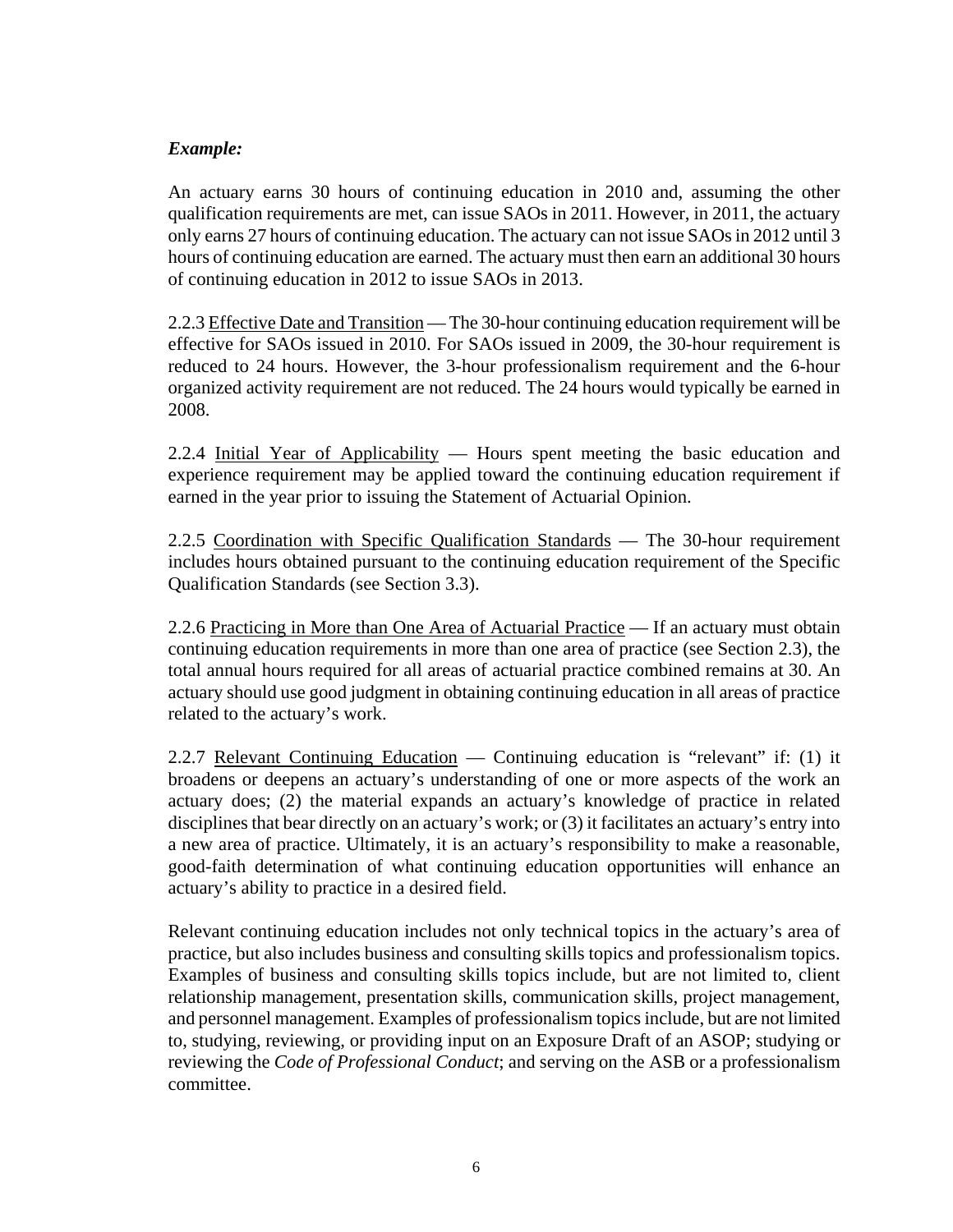Continuing education can be obtained through either "organized activities" that involve interaction with actuaries or other professionals working for different organizations or "other activities." "**Organized activities**" include, but are not limited to, conferences, seminars, webcasts, in-person or online courses, or committee work that is directly relevant to the area of practice of the subject of the Statement of Actuarial Opinion. In-house meetings can satisfy the requirement of interaction with actuaries or professionals working for different organizations by using outside speakers.

"**Other activities**" include, but are not limited to, reading actuarial literature, statutes, or regulations; reading other books, papers, or articles on relevant technical or professional topics; writing professional papers or articles; listening to tapes of actuarial meetings or other relevant seminars or conferences; relevant in-house meetings; studying for actuarial exams; drafting actuarial exam questions; or preparing to speak or lead a discussion at a continuing education activity.

2.2.8 Applicability to Enrolled Actuaries — Enrolled Actuaries who issue Statements of Actuarial Opinion other than Schedule B (Form 5500) certifications and other governmentrequired forms must supplement the Joint Board's continuing education requirements with the continuing education requirements of the Qualification Standards beginning in 2011 (for Statements of Actuarial Opinion issued in 2012). Enrolled Actuaries who issue Statements of Actuarial Opinion related to retirement plans to which ERISA applies are deemed to satisfy the continuing education requirement of the Qualification Standards through 2010 (for Statements of Actuarial Opinion issued through 2011) if they meet the Joint Board CE requirements. However, Enrolled Actuaries who issue Statements of Actuarial Opinion not covered by this exemption, such as Statements of Actuarial Opinion related to supplemental retirement plans or post-retirement medical benefits, must supplement the Joint Board's continuing education requirements with the additional hours necessary to meet the continuing education requirement of the General Qualification Standards.

2.2.9 Additional Guidance — An hour of continuing education is defined as 50 minutes and fractions of an hour may be counted. Hours of continuing education in excess of the annual requirement, including hours of organized activities, may be carried forward one year. Hours spent on general business courses and educational materials are limited to 3 hours per year.

## 2.3 Actuaries Issuing Statements of Actuarial Opinion in More than One Area of Actuarial Practice

2.3.1 Statements of Actuarial Opinion Involving Skills that Can Be Learned in More than One Area of Actuarial Practice — Some Statements of Actuarial Opinion may require the exercise of skills that can be learned in more than one area of actuarial practice; for example, the principles involved in calculating annuity reserves could be learned in either the life or pension areas. An actuary who issues such Statements of Actuarial Opinion is deemed to meet the General Qualification Standard if the actuary meets the basic education and experience requirements and continuing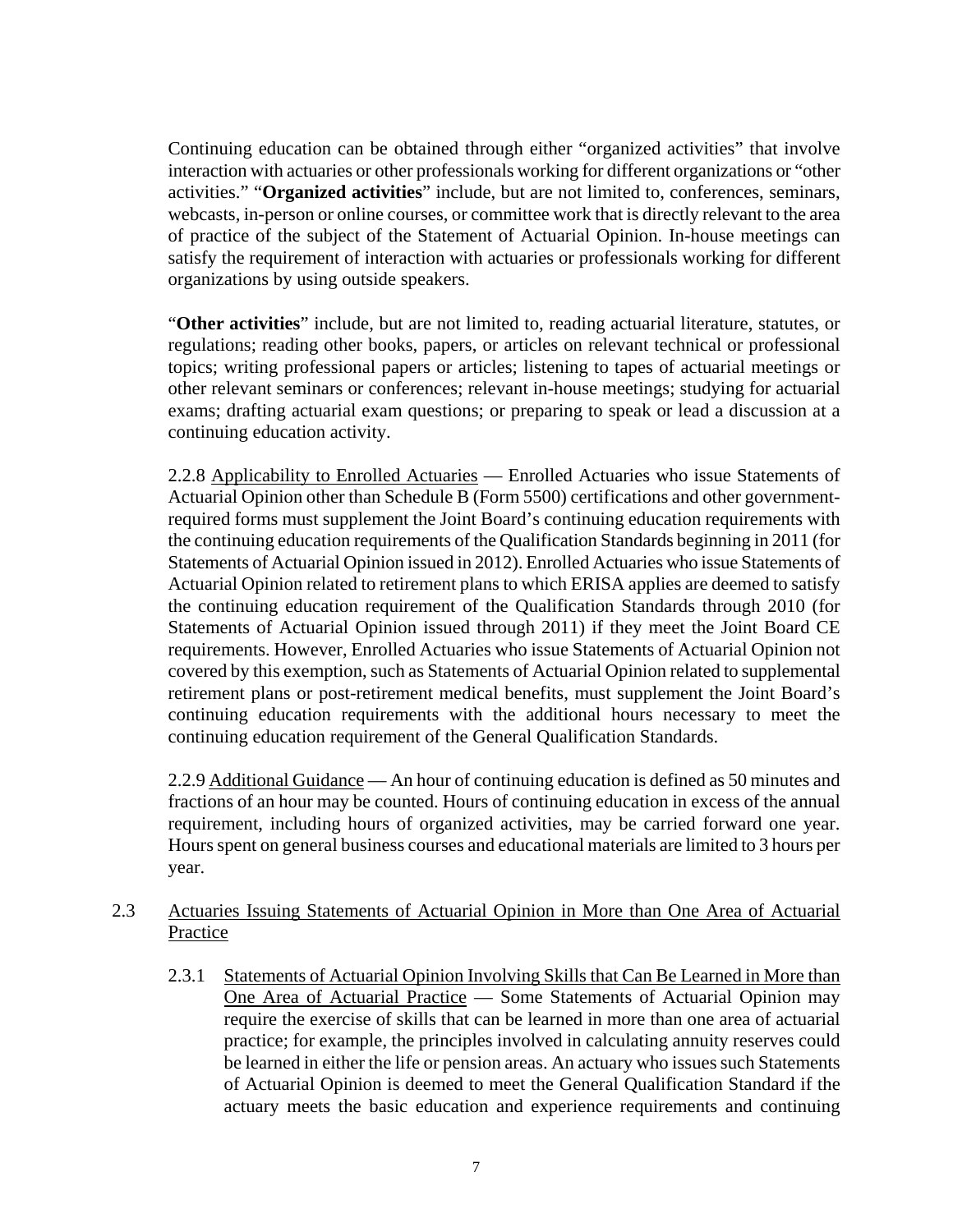education requirements in any one of the areas of actuarial practice relevant to the Statement of Actuarial Opinion.

- 2.3.2 Statements of Actuarial Opinion that Blend Elements of Two or More Areas of Actuarial Practice — Some Statements of Actuarial Opinion may blend significant elements of two or more areas of actuarial practice (for example, reserving for continuing care retirement communities, which involves significant elements of both health and life practice). An actuary who issues such Statements of Actuarial Opinion is deemed to meet the General Qualification Standard if the actuary meets the basic education and experience requirement in any one area. In meeting the continuing education requirement, an actuary should include material in all areas of actuarial practice relevant to the Statement of Actuarial Opinion. An actuary may find it prudent to work with an actuary with complementary experience and education (see Section 2.4 below) or to obtain additional experience and/or continuing education relevant to the Statement of Actuarial Opinion.
- 2.3.3 Statements of Actuarial Opinion in Two or More Distinct Areas of Actuarial Practice — An actuary may choose to issue Statements of Actuarial Opinion in two or more distinct areas of actuarial practice, although each Statement of Actuarial Opinion issued by the actuary may involve only one area of actuarial practice (for example, a life actuary might agree to conduct a reserve adequacy analysis for a health insurance company). An actuary who issues Statements of Actuarial Opinion in two or more distinct areas of actuarial practice must fully satisfy the basic education and experience requirement in each area. In meeting the continuing education requirement, an actuary should include material in each practice area (in this example, life and health).
- 2.4 Statements of Actuarial Opinion Issued by More than One Actuary An actuary who meets the General Qualification Standard may not necessarily be qualified, as required by Precept 2 of the *Code of Professional Conduct*, to issue a particular Statement of Actuarial Opinion. For example, the Statement of Actuarial Opinion may involve elements of an area of actuarial practice in which an actuary is not fully qualified. In that event, for purposes of the General Qualification Standard, an actuary may issue the Statement of Actuarial Opinion with another actuary whose basic education and experience, or continuing education, complements that of the first actuary with respect to the jointly issued Statement of Actuarial Opinion. Both actuaries will be deemed to meet the General Qualification Standard if their collective basic education and experience and continuing education are sufficient as to all areas of actuarial practice relevant to the Statement of Actuarial Opinion, and if they are collectively qualified under Precept 2 of the *Code of Professional Conduct* to issue the particular Statement of Actuarial Opinion.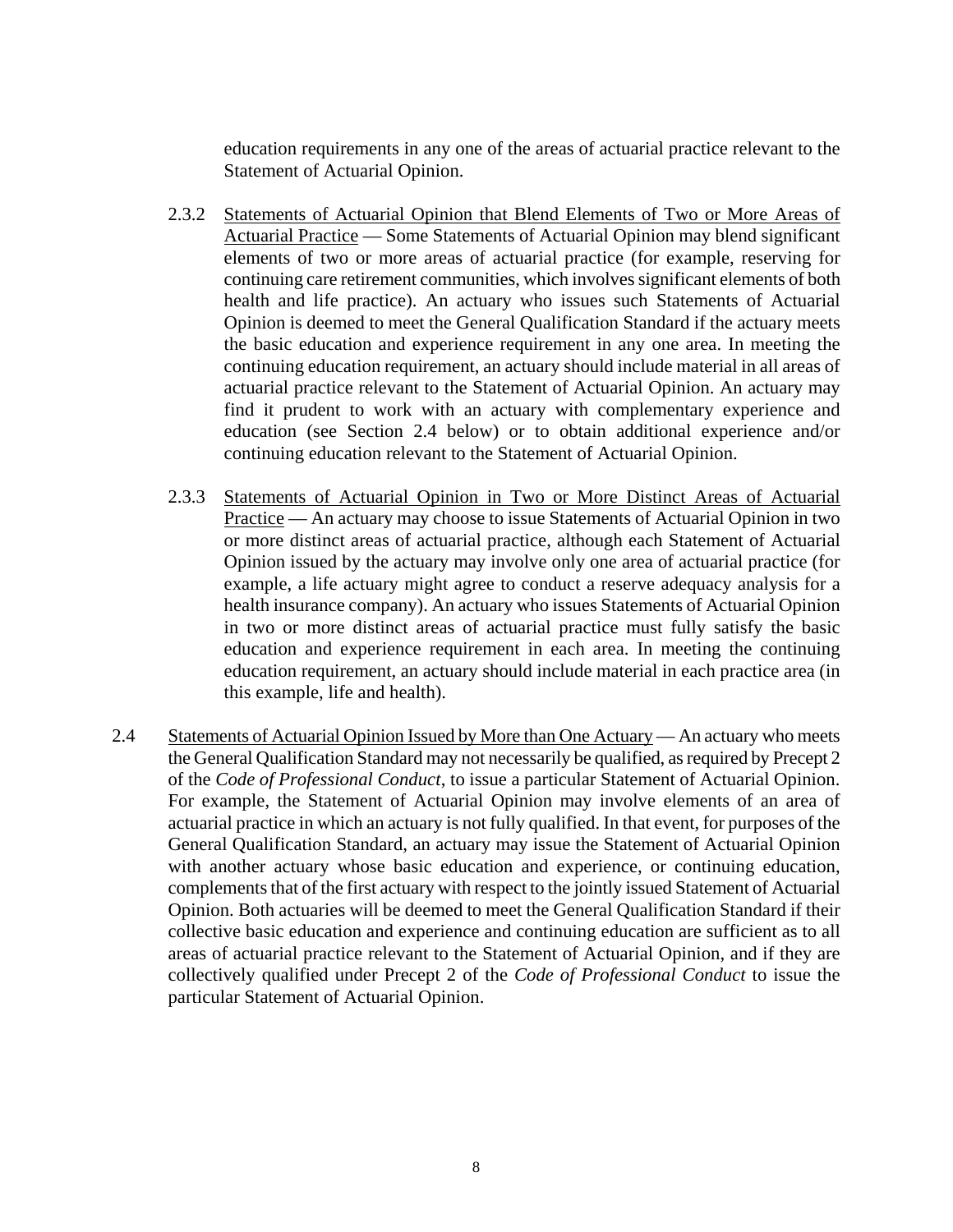## **Section 3. Specific Qualification Standards**

Specific Qualification Standards are developed by the Committee on Qualifications when, in the committee's view, it is necessary for an actuary to possess specific qualifications beyond those required to satisfy the General Qualification Standard to issue a particular type of Statement of Actuarial Opinion. These Specific Qualification Standards apply only to the types of Statements of Actuarial Opinion for which such standards have been adopted.<sup>[3](#page-16-0)</sup> The Statements of Actuarial Opinion for which Specific Qualification Standards currently should be met are the following:

- Statement of Actuarial Opinion, NAIC Life and A&H Annual Statement
- Statement of Actuarial Opinion, NAIC Property and Casualty Annual Statement
- Statement of Actuarial Opinion, NAIC Health Annual Statement
- 3.1 Basic Education Requirement An actuary must have obtained sufficiently comprehensive knowledge of and responsible experience with the subjects specifically involved to be able to determine which actuarial concepts and techniques are applicable to the assignment and to apply those concepts and techniques successfully. In addition to meeting the basic education and experience requirement of the General Qualification Standard (see Section 2.1), an actuary must meet additional specific knowledge requirements as outlined below. An actuary may obtain such knowledge through successful completion of relevant actuarial examinations or through alternative education. An actuary who has satisfied the basic education requirements for a particular Specific Qualification Standard is not required to pass additional examinations that may subsequently be offered by the U.S.-based organizations with regard to that Statement of Actuarial Opinion after an actuary has met the basic education requirements.

#### 3.1.1 Successful Completion of Examinations

 $\overline{a}$ 

- 3.1.1.1 Statement of Actuarial Opinion, NAIC Life and A&H Annual Statement An actuary should successfully complete relevant examinations administered by the American Academy of Actuaries or the Society of Actuaries on the following topics: (a) policy forms and coverages, (b) dividends and reinsurance, (c) investments and valuations of assets and the relationship between cash flows from assets and related liabilities, (d) statutory insurance accounting, (e) valuation of liabilities, and (f) valuation and nonforfeiture laws.
- 3.1.1.2 Statement of Actuarial Opinion, NAIC Property and Casualty Annual Statement — An actuary should successfully complete relevant examinations administered by the American Academy of Actuaries or the Casualty Actuarial Society on the following topics: (a) policy forms and coverages,

<span id="page-16-0"></span><sup>3</sup> The Committee on Qualifications considers specific guidelines in determining when a Specific Qualification Standard should be developed (*see* Appendix 4).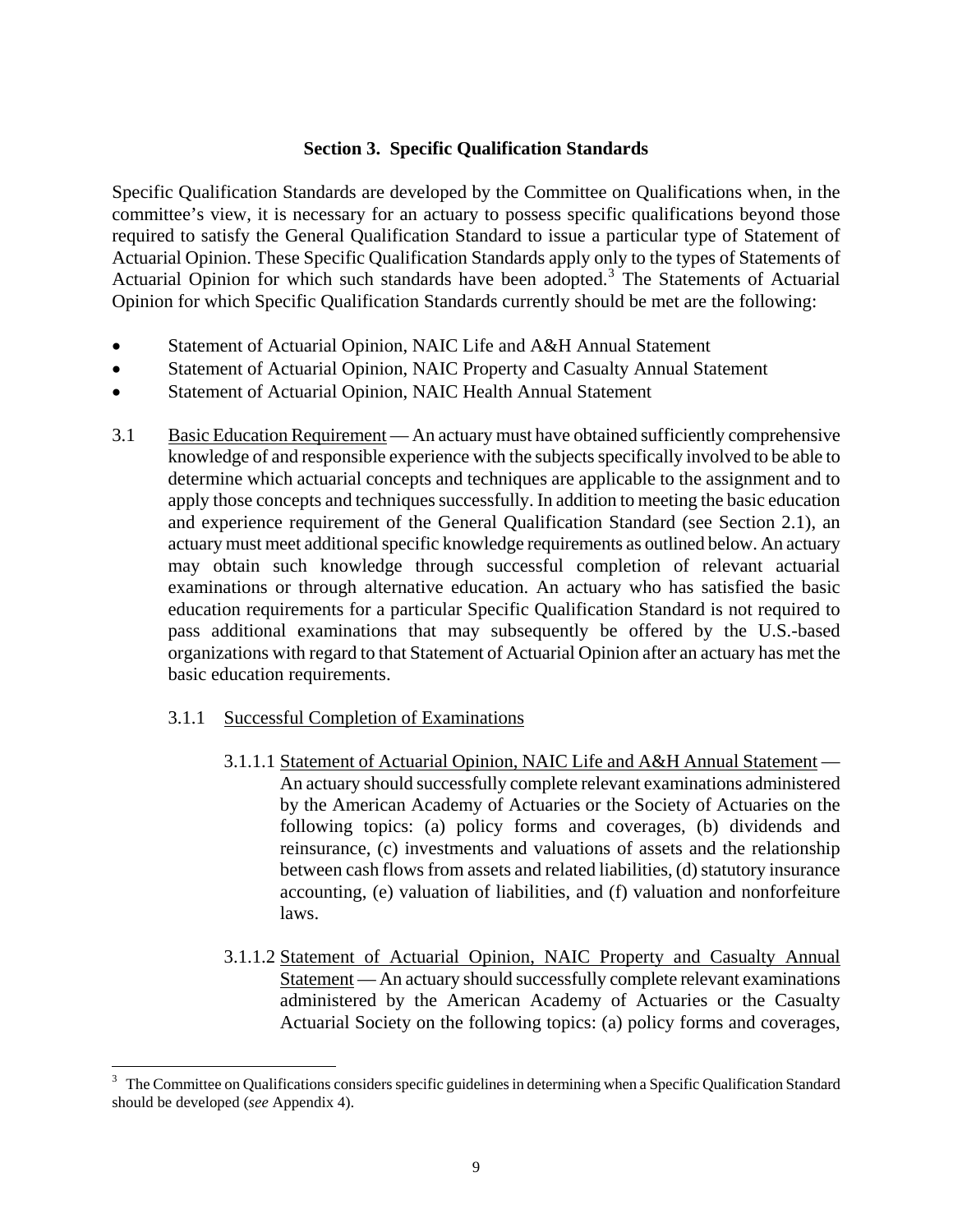underwriting, and marketing; (b) principles of ratemaking; (c) statutory insurance accounting and expense analysis; (d) premium, loss, and expense reserves; and (e) reinsurance.

- 3.1.1.3 Statement of Actuarial Opinion, NAIC Health Annual Statement An actuary should successfully complete relevant examinations administered by the American Academy of Actuaries, the Casualty Actuarial Society or the Society of Actuaries on the following topics: (a) principles of insurance and underwriting; (b) principles of ratemaking; (c) statutory insurance accounting and expense analysis; (d) premium, loss, expense, and contingency reserves; and (e) social insurance.
- 3.1.2 Alternative Basic Education An actuary may also satisfy the basic education requirement by acquiring comprehensive knowledge of the applicable topics through responsible work and/or self-study. To comply with the basic education requirement through self-study, an actuary must obtain a signed statement from another actuary who is qualified to issue Statements of Actuarial Opinion under the specific qualification standard being met. This statement must indicate that the writer is familiar with an actuary's professional history and that an actuary has obtained sufficient alternative education to satisfy the basic education requirement for the specific qualification standard. A sample statement appears in Appendix 2. This statement should be obtained before an actuary issues a Statement of Actuarial Opinion and should be retained by the actuary.
- 3.2 Experience Requirement An actuary must obtain at least three years of responsible experience relevant to the subject of the Statement of Actuarial Opinion under review by an actuary who was qualified to issue the Statement of Actuarial Opinion at the time the review took place under standards in effect at that time. Although this experience need not necessarily be recent, it must be relevant to the subject of the Statement of Actuarial Opinion.
- 3.3 Continuing Education Requirement To satisfy the Specific Qualification Standards, an actuary must obtain sufficient continuing education to maintain current knowledge of applicable standards and principles in the area of actuarial practice of the Statement of Actuarial Opinion. At a minimum, an actuary must complete 15 credit hours per calendar year of continuing education that is directly relevant to the topics identified in Section 3.1.1. A minimum of 6 of the 15 hours must be obtained through experiences that involve interactions with outside actuaries or other professionals, such as seminars, in-person or online courses, or committee work that is directly relevant to the topics identified in Section 3.1.1. Hours that satisfy the continuing education requirement of the Specific Qualification Standards may also be used to satisfy the continuing education requirement of the General Qualification Standard. Hours of continuing education in excess of the annual requirement may be carried forward one year.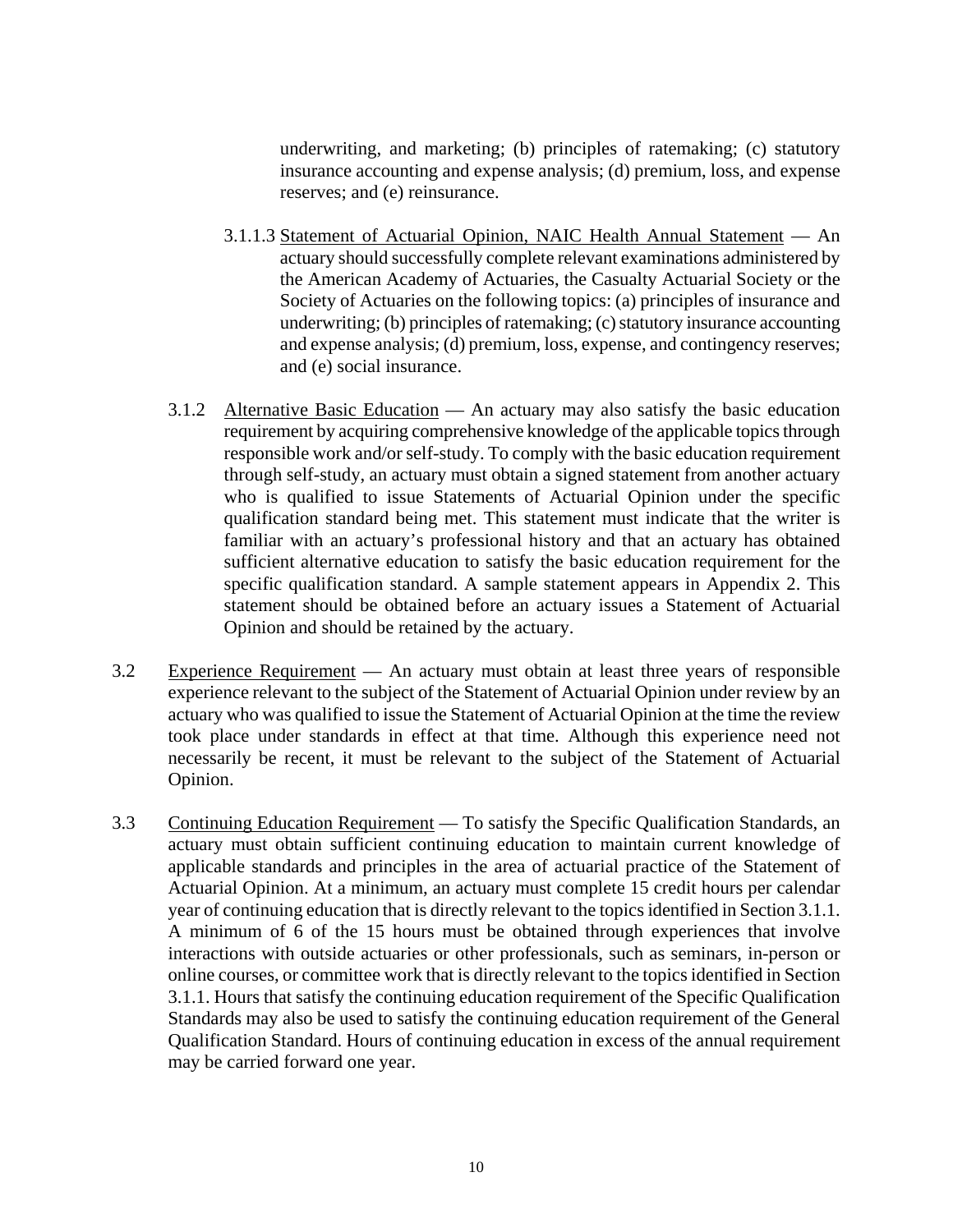## **Section 4. Changes in Practice and Application**

- 4.1 Changes in Areas of Actuarial Practice Changes in an actuary's practice may require an actuary to issue Statements of Actuarial Opinion in an area of actuarial practice that is new to an actuary. For example, an actuary may move from performing life reserve valuations to health ratemaking or to issuing Health Annual Statement Opinions.
	- 4.1.1 General Qualification Standard If an actuary changes to an area of actuarial practice where an actuary issuing the Statement of Actuarial Opinion need satisfy only the General Qualification Standard, an actuary must comply with the General Qualification Standard by meeting the applicable basic education and experience requirement and obtaining continuing education that is relevant to Statements of Actuarial Opinion to be issued in the new area of actuarial practice.
	- 4.1.2 Specific Qualification Standard If an actuary changes to an area of actuarial practice where an actuary issuing the Statement of Actuarial Opinion must satisfy a Specific Qualification Standard, that actuary must comply with the Specific Qualification Standard by meeting the applicable basic education and experience requirement and obtaining continuing education that is relevant to Statements of Actuarial Opinion to be issued in the new area of actuarial practice.
- 4.2 Changes in Application Changes in the application of actuarial science may develop through revisions to published actuarial principles, actuarial standards of practice (ASOPs), and supporting literature. An actuary practicing in an area of practice with a new application of actuarial science must maintain qualification through appropriate continuing education. If the area of practice of the new application is a new area of practice, the actuary must become qualified by meeting the basic education and experience requirement of the new area of practice as described in Section 4.1.
- 4.3 Emerging or Non-Traditional Areas of Actuarial Practice As actuaries become engaged in emerging or non-traditional fields, it is likely that their expertise will be recognized and that they will be called upon to issue Statements of Actuarial Opinion in those areas.

An actuary practicing in an emerging or non-traditional practice area can satisfy the continuing education requirements by maintaining knowledge of applicable standards of practice, actuarial concepts, and techniques relevant to the topic of the Statement of Actuarial Opinion.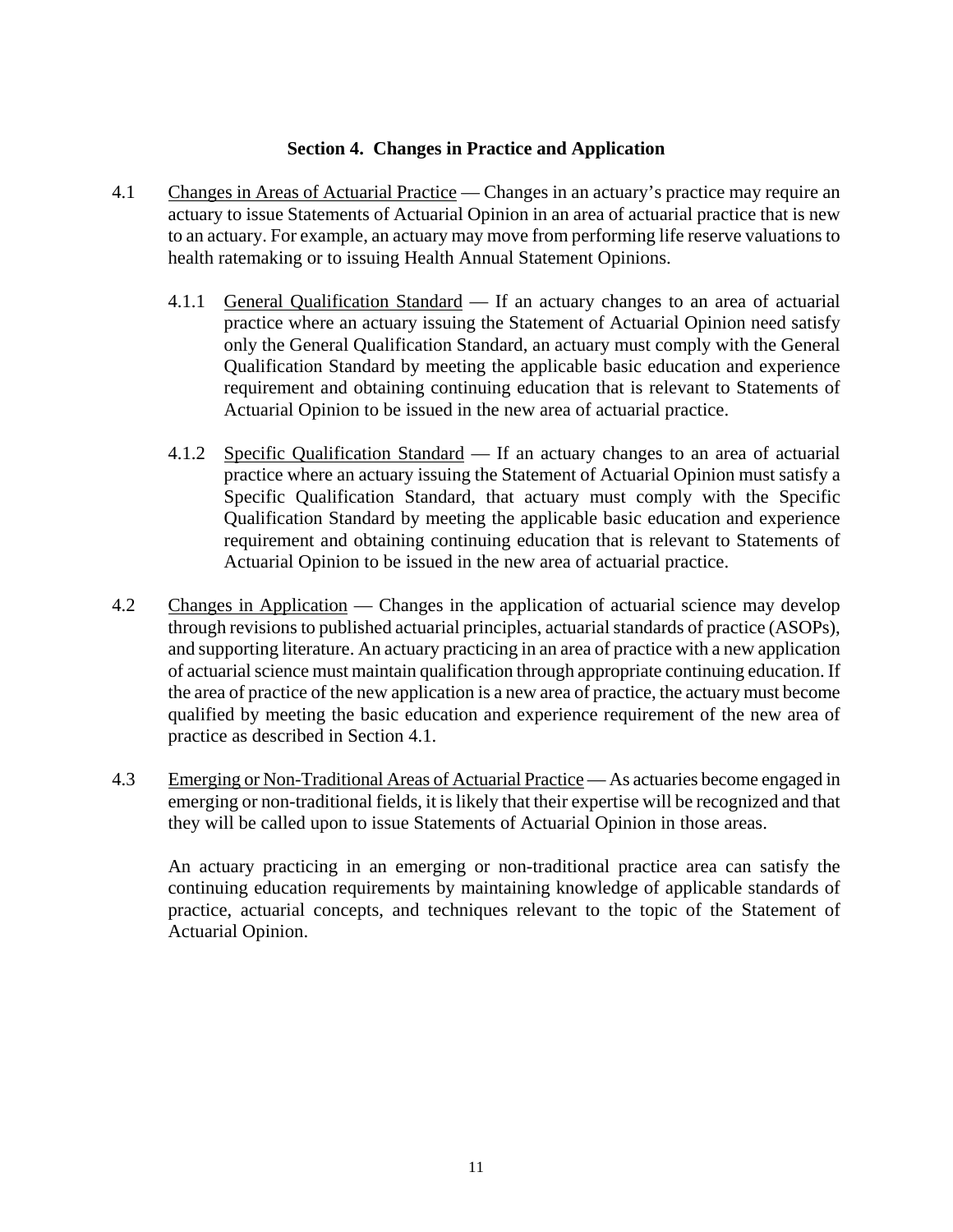## **Section 5. Acknowledgment of Qualification**

A Statement of Actuarial Opinion should include an appropriate acknowledgment of qualification, such as the following:

I, [Name], am [Position] for [Company]. I am a member of the American Academy of Actuaries [or other organization] and I meet the Qualification Standards of the American Academy of Actuaries to render the actuarial opinion contained herein.

A qualification acknowledgment is not required on preformatted forms, such as Schedule B (Form 5500).

Actuarial Standard of Practice No. 41, *Actuarial Communications*, provides guidance when a specific actuarial engagement or assignment requires significant and ongoing communications between the Principal and actuary. The acknowledgment of qualification should be included in the cumulative communications with respect to each specific engagement or assignment and is not required in each individual communication. An oral Statement of Actuarial Opinion is typically part of the cumulative communications and would not require a separate acknowledgement of qualification.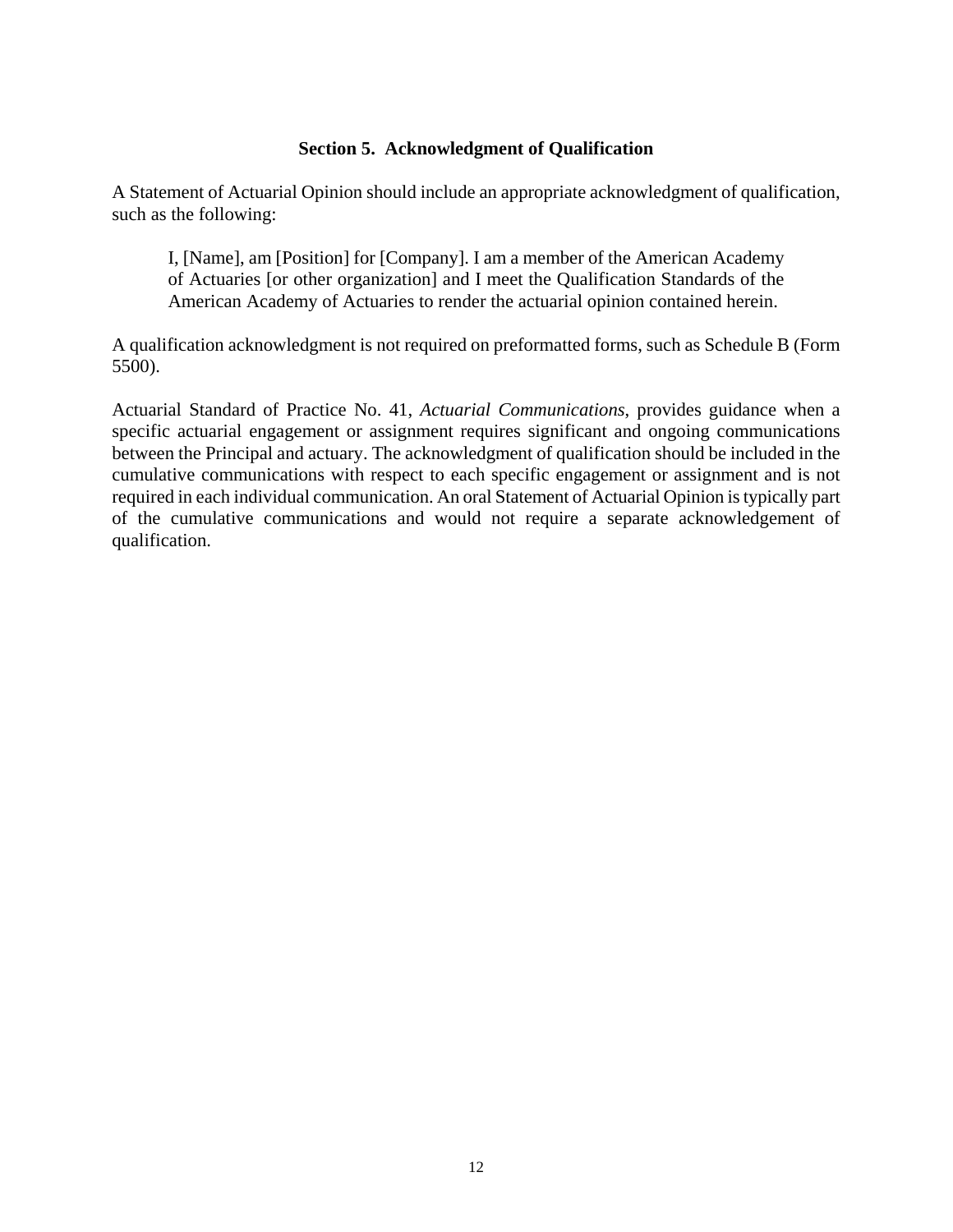#### **Section 6. Recordkeeping Requirements**

6.1 Continuing Education Recordkeeping Requirements — Actuaries who must satisfy the requirements of the General or Specific Qualification Standards should keep appropriate timely records as evidence that their continuing education requirements have been met. Retaining personal notes detailing the content of reading material would usually be a particularly appropriate way to document continuing education by means of self-study. A sample recordkeeping form is provided in Appendix 5. If an actuary chooses not to use the sample recordkeeping form, such records should contain, at a minimum, the date of the continuing education, the credit hours obtained, and a brief description of the subject matter of the continuing education.

These records should be maintained for at least six years beyond the year(s) to which the records are applicable.

6.2 Substantiating Compliance — Whenever an actuary issues a Statement of Actuarial Opinion, an actuary should be prepared to provide evidence of compliance with the Qualification Standards, including certificates of attendance (if any), meeting outlines or handouts, and notes related to "other activities," when requested by the appropriate counseling and disciplinary body of the profession, in connection with a disciplinary, counseling, or other proceeding of such body relating to the *Code of Professional Conduct*.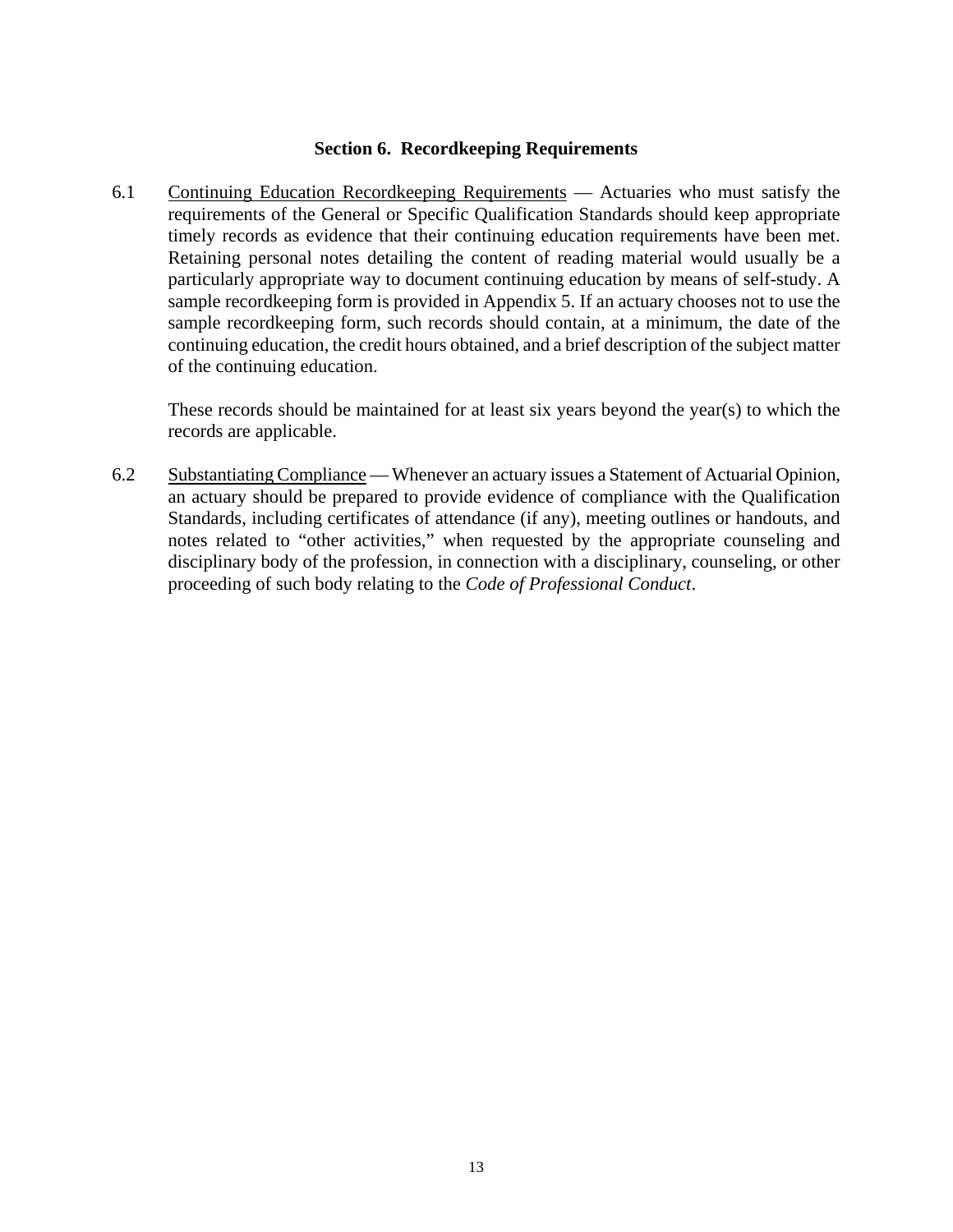## **APPENDIX 1**

## **EXAMPLES OF STATEMENTS OF ACTUARIAL OPINION**

This appendix describes Statements of Actuarial Opinion (SAOs) and gives several examples of opinions that are typically rendered by actuaries, indicating whether or not those opinions are usually SAOs. The examples set forth in this appendix are not intended to be all-inclusive. Actuaries can, and do, render many types of SAOs and other statements and opinions that are not specifically referenced in this appendix.

This appendix is intended to help actuaries understand which statements are SAOs. It represents the consensus of the Academy's Committee on Qualifications.

#### **I. General Observations**

- a. Internal communications within a company, firm, or governmental agency may or may not be an SAO depending on whether or not the internal communication expresses an actuarial opinion and whether or not it is intended to be relied upon.
- b. A draft of an actuarial opinion that has not been provided to an actuary's Principal who requested the opinion is not an SAO. A draft of an actuarial opinion that has been provided to an actuary's Principal who requested the opinion is an SAO unless the document is clearly marked that it should not be relied upon. If there is a reasonable likelihood that the Principal will rely on the draft regardless of intent, that is an indication that the draft is an SAO. If the Principal is not subsequently sent a final report within a reasonable time frame, that is an indication that the draft report is an SAO. The actuary should communicate to the Principal that the final report replaces the draft report. There may be instances where the actuary sends the Principal a draft report that clearly indicates it should not be relied upon (a document that is not an SAO according to the above definition) and the actuary and Principal subsequently agree that a final report will not be issued. In this case, the draft report is not an SAO.
- c. An SAO is usually a written actuarial opinion, but it may also be conveyed by oral communication. The fact that an actuary's opinion is conveyed orally is not, in and of itself, evidence that the opinion is not an SAO.
- d. Not every communication by an actuary is an SAO. The communication must be based on actuarial considerations.
- e. A statement that contains data and/or other information but does not contain actuarial advice or an actuarial opinion is not an SAO.
- f. An SAO may or may not be embodied in a public document.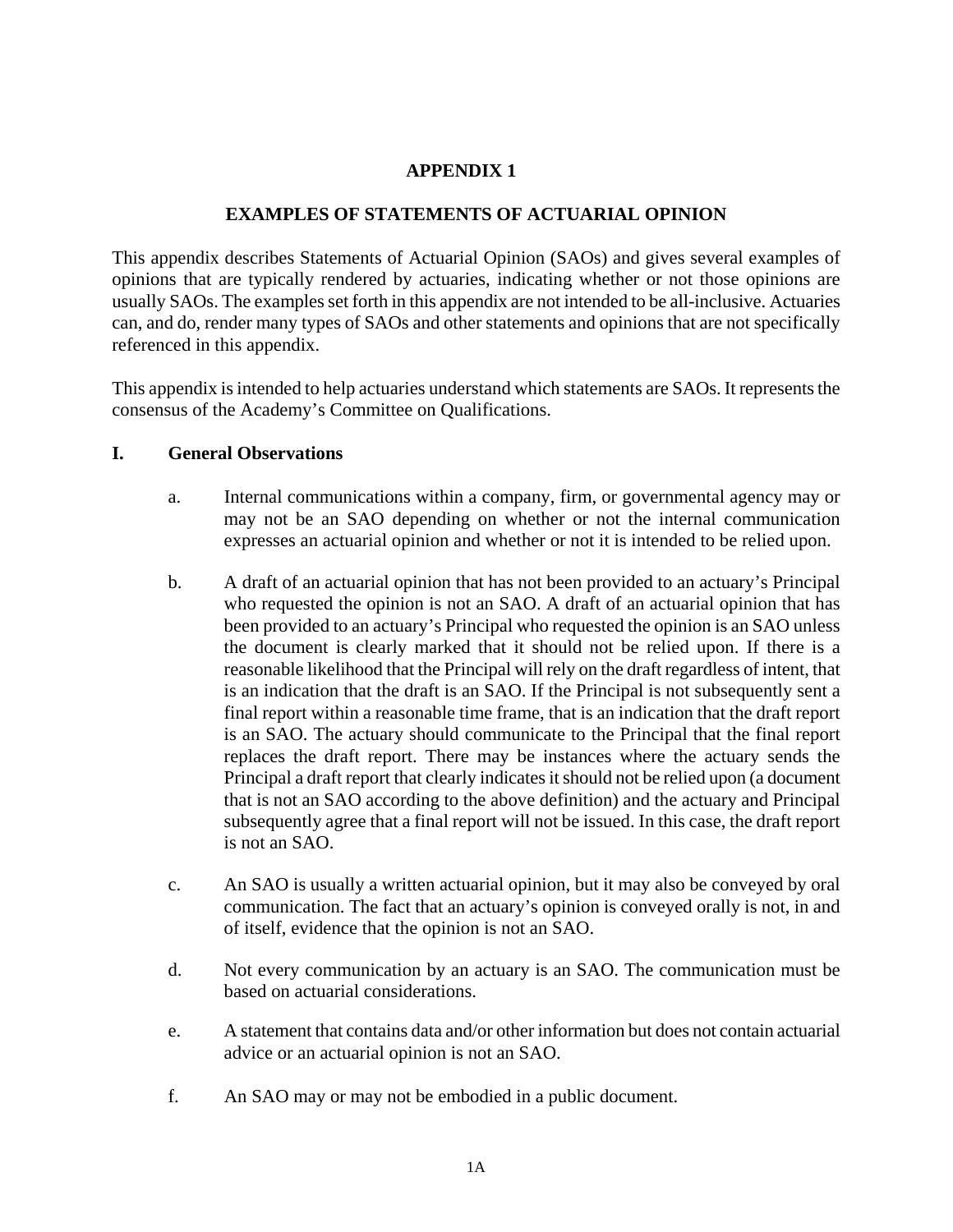## **II. Commonly Issued Actuarial Opinions and Work Products**

Please observe that only *actuarial* statements of opinion can be SAOs. This list was prepared as of the date of adoption of the Qualification Standards. It is not intended to be and should not be interpreted as all-inclusive.

| Is the Actuarial Opinion or<br><b>Communication an SAO?</b> | <b>Actuarial Opinion/Communication</b>                                   | Area of<br><b>Actuarial</b><br><b>Practice</b> | <b>Applicable</b><br><b>Oualification</b><br><b>Standard</b> |
|-------------------------------------------------------------|--------------------------------------------------------------------------|------------------------------------------------|--------------------------------------------------------------|
| A. These opinions and                                       | 1. IC Life and A&H Annual Statement Opinion                              | H/L                                            | Specific                                                     |
| communications are SAOs.                                    | 2. IC Health Annual Statement Opinion                                    | Н                                              | Specific                                                     |
|                                                             | 3. IC Property & Casualty Annual Statement Opinion                       | C                                              | Specific                                                     |
|                                                             | 4. Form 5500 Schedule B Certification and Other<br><b>ERISA Forms</b>    | P                                              | General                                                      |
|                                                             | 5. VEBA Account Limit Determination                                      | H/L/P                                          | General                                                      |
|                                                             | 6. Insurance company statutory reserve opinion                           | C/H/L/P                                        | Specific                                                     |
|                                                             | 7. Profit tests for regulators                                           | C/H/L                                          | General                                                      |
|                                                             | 8. State exam opinion                                                    | C/H/L                                          | General                                                      |
|                                                             | 9. Tax issue opinion                                                     | C/H/L/P                                        | General                                                      |
|                                                             | 10. Nonforfeiture law compliance demonstration                           | L                                              | General                                                      |
|                                                             | 11. Indeterminate premiums opinion                                       | L                                              | General                                                      |
|                                                             | 12. Rate filing opinion                                                  | C/H/L                                          | General                                                      |
|                                                             | 13. COBRA premium determination                                          | Н                                              | General                                                      |
|                                                             | 14. Opinion re: rate level indications                                   | $\mathsf{C}$                                   | General                                                      |
|                                                             | 15. Cash flow testing                                                    | C/H/L/P                                        | General                                                      |
|                                                             | 16. Non-guaranteed elements opinion                                      | C/H/L/P                                        | General                                                      |
|                                                             | 17. Actuarial appraisal                                                  | C/H/L/P                                        | General                                                      |
|                                                             | 18. Actuarial audit                                                      | C/H/L/P                                        | General                                                      |
|                                                             | 19. Opinion of assumptions and methods used to<br>value social insurance | C/H/L/P                                        | General                                                      |
|                                                             | 20. Supporting reports                                                   | C/H/L/P                                        | General                                                      |
|                                                             | 21. Expert testimony                                                     | C/H/L/P                                        | General                                                      |
|                                                             | 22. Sales illustrations                                                  | H/L                                            | General                                                      |
|                                                             | 23. Testimony at rate filing or reserve adequacy<br>hearing              | C/H/L                                          | General                                                      |
|                                                             | 24. Loss ratio opinion                                                   | Н                                              | General                                                      |
|                                                             | 25. Premium increase demonstration                                       | H                                              | General                                                      |
|                                                             | 26. Loss reserve opinion                                                 | $\mathsf{C}$                                   | General                                                      |
|                                                             | 27. Ratemaking opinion                                                   | $\mathsf C$                                    | General                                                      |
|                                                             | 28. Internal management report (depending on<br>content and intent)      | C/H/L/P                                        | General                                                      |
|                                                             | 29. Sale price of a company opinion                                      | C/H/L/P                                        | General                                                      |
|                                                             | 30. Merger/spinoff opinion                                               | C/H/L/P                                        | General                                                      |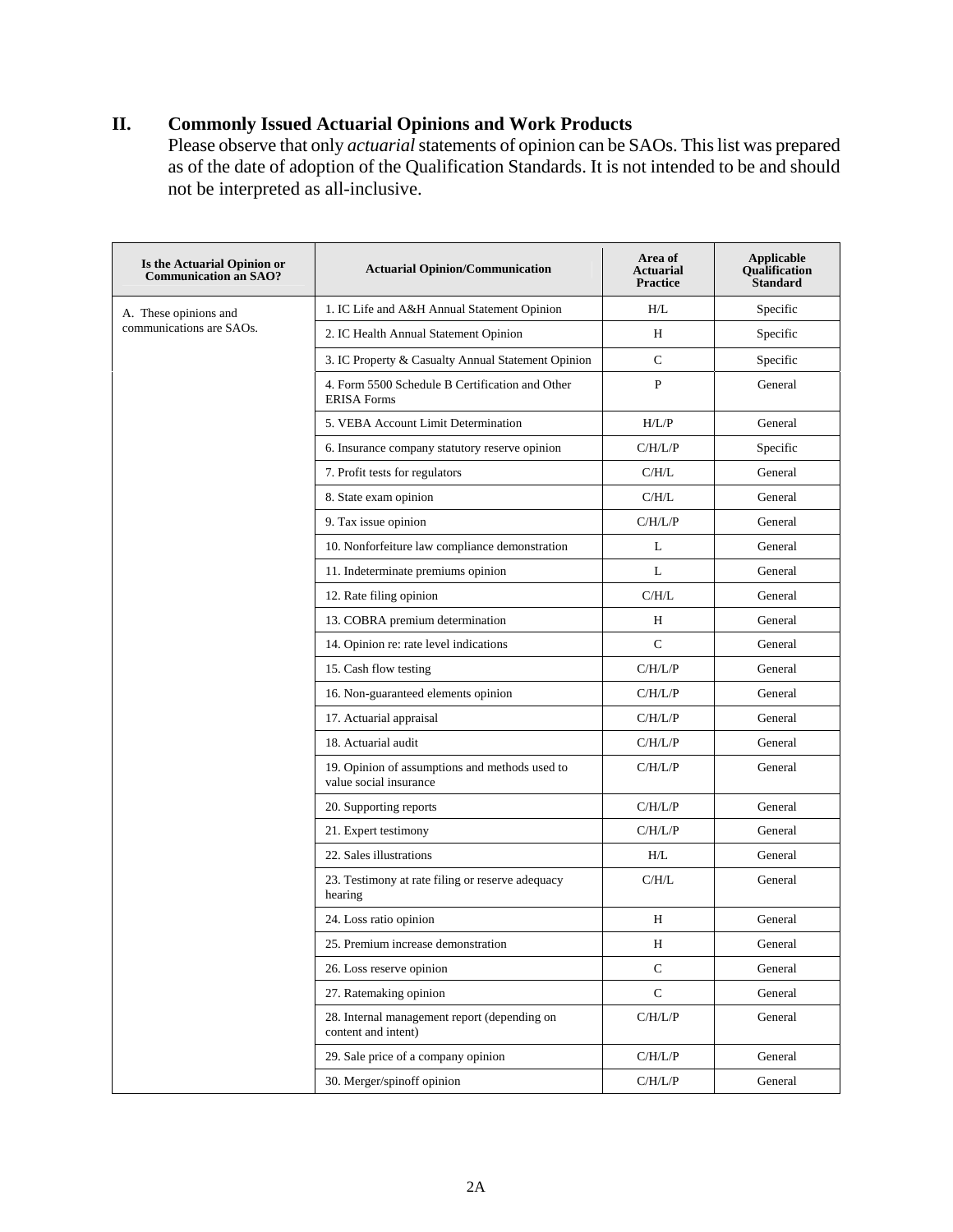| Is the Actuarial Opinion or<br><b>Communication an SAO?</b> | <b>Actuarial Opinion/Communication</b>                                                                                                                                             | Area of<br><b>Actuarial</b><br><b>Practice</b> | Applicable<br><b>Qualification</b><br><b>Standard</b> |
|-------------------------------------------------------------|------------------------------------------------------------------------------------------------------------------------------------------------------------------------------------|------------------------------------------------|-------------------------------------------------------|
|                                                             | 31. Profit tests for management (depending on<br>content and intent)                                                                                                               | C/H/L/P                                        | General                                               |
|                                                             | 32. Asset adequacy analysis                                                                                                                                                        | C/H/L/P                                        | General                                               |
|                                                             | 33. Pricing opinion                                                                                                                                                                | L                                              | General                                               |
|                                                             | 34. Policyholder dividend opinion                                                                                                                                                  | L                                              | General                                               |
|                                                             | 35. CCRC pricing opinion                                                                                                                                                           | H/L/P                                          | General                                               |
|                                                             | 36. Health & welfare fund financial opinion                                                                                                                                        | H                                              | General                                               |
|                                                             | 37. Determination of maximum deductible<br>contributions under IRC Section 404                                                                                                     | $\mathbf{P}$                                   | General                                               |
|                                                             | 38. Pension plan non-discrimination testing                                                                                                                                        | P                                              | General                                               |
|                                                             | 39. SFAS 35 determination                                                                                                                                                          | $\mathbf{P}$                                   | General                                               |
|                                                             | 40. SFAS 87 & 88 determination                                                                                                                                                     | P                                              | General                                               |
|                                                             | 41. SFAS 106 determination                                                                                                                                                         | H/L/P                                          | General                                               |
|                                                             | 42. SFAS 109 liability determination                                                                                                                                               | H/P                                            | General                                               |
|                                                             | 43. SFAS 112 determination                                                                                                                                                         | C/H/L/P                                        | General                                               |
|                                                             | 44. SFAS 123(R) determination                                                                                                                                                      | $\mathbf P$                                    | General                                               |
|                                                             | 45. SFAS 132 determination                                                                                                                                                         | P                                              | General                                               |
|                                                             | 46. SFAS 158 determination                                                                                                                                                         | P                                              | General                                               |
|                                                             | 47. GASB 25 determination                                                                                                                                                          | $\mathbf{P}$                                   | General                                               |
|                                                             | 48. GASB 27 determination                                                                                                                                                          | P                                              | General                                               |
|                                                             | 49. GASB 43 determination                                                                                                                                                          | H/P                                            | General                                               |
|                                                             | 50. GASB 45 determination                                                                                                                                                          | H/P                                            | General                                               |
|                                                             | 51. CAS 412 determination                                                                                                                                                          | P                                              | General                                               |
|                                                             | 52. CAS 413 determination                                                                                                                                                          | $\mathbf{P}$                                   | General                                               |
|                                                             | 53. SFAS 5 determination                                                                                                                                                           | H/L/P                                          | General                                               |
|                                                             | 54. SOP 92-6 retiree obligation opinion                                                                                                                                            | H/P                                            | General                                               |
|                                                             | 55. Draft of an actuarial report provided to the<br>actuary's client                                                                                                               | C/H/L/P                                        | General                                               |
| B. These opinions and                                       | 1. Slide presentation (depends on content)                                                                                                                                         | C/H/L/P                                        | General                                               |
| communications may contain an<br>SAO.                       | 2. Speech (depends on content)                                                                                                                                                     | C/H/L/P                                        | General                                               |
|                                                             | 3. Phone conversation (depends on content)                                                                                                                                         | C/H/L/P                                        | General                                               |
|                                                             | 4. Certification of data requested by state insurance<br>departments (not unless there is an opinion included<br>on an actuarial subject other than that the data are<br>reliable) | C/H/L/P                                        | General                                               |
|                                                             | 5. Congressional testimony (almost always an SAO<br>if an actuary is testifying as an expert on an actuarial<br>subject)                                                           | C/H/L/P                                        | General                                               |
|                                                             | 6. NAIC working group or task force opinion<br>(usually is, although not everyone who works on the<br>opinion must be qualified)                                                   | C/H/L/P                                        | General                                               |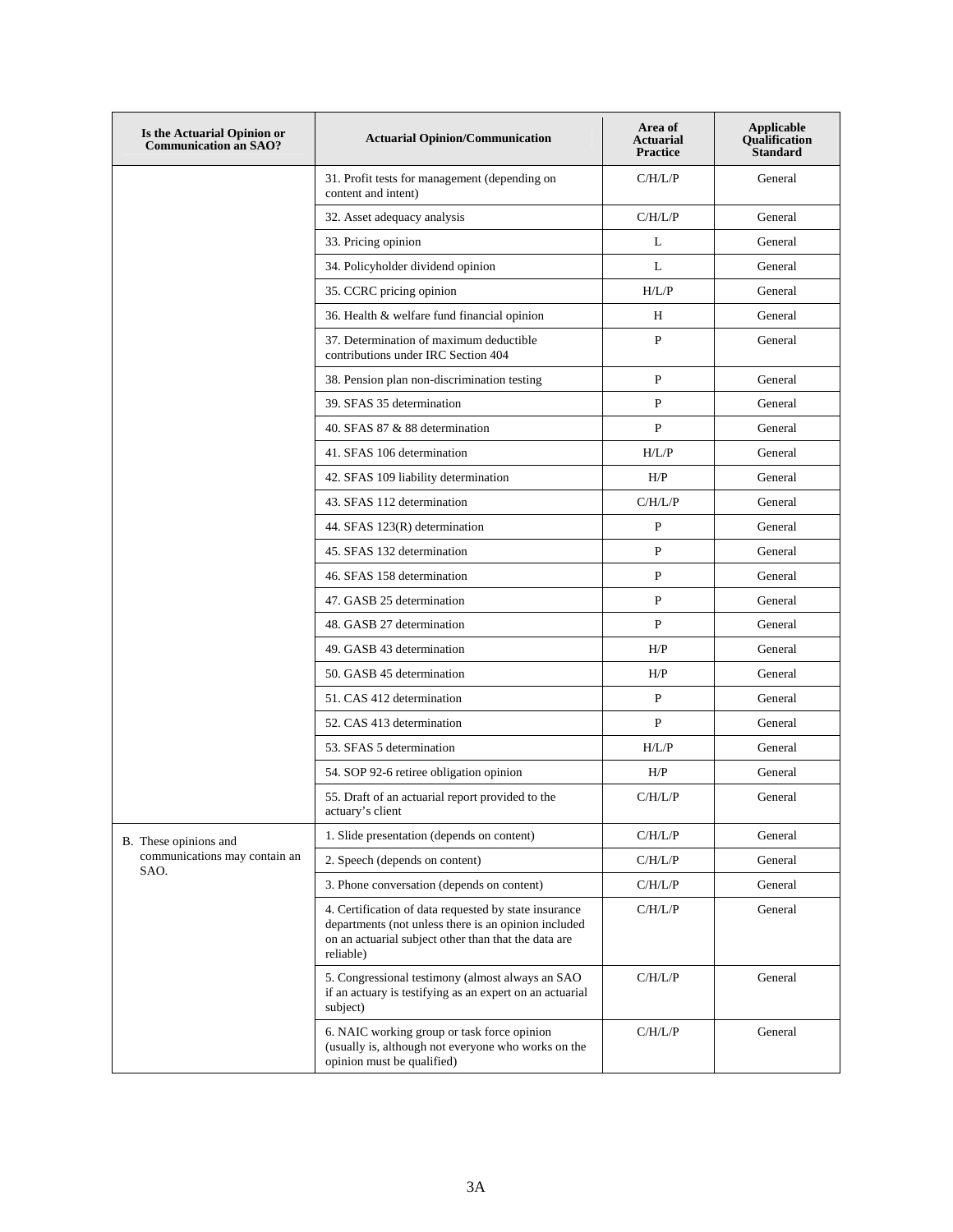| Is the Actuarial Opinion or<br><b>Communication an SAO?</b>                   | <b>Actuarial Opinion/Communication</b>                                  | Area of<br>Actuarial<br><b>Practice</b> | Applicable<br><b>Oualification</b><br><b>Standard</b> |  |  |
|-------------------------------------------------------------------------------|-------------------------------------------------------------------------|-----------------------------------------|-------------------------------------------------------|--|--|
| C. These opinions are usually                                                 | 1. Pension plan cost                                                    | P                                       | General                                               |  |  |
| SAOs because they are relied on<br>by third parties.                          | 2. Effect of principal plan changes on pension cost                     | P                                       | General                                               |  |  |
| D. These communications are not                                               | 1. Experience study                                                     | $C/H/I$ /P                              | N/A                                                   |  |  |
| SAOs when used alone without<br>an opinion as to what the results<br>suggest. | 2. Personal computer program                                            | C/H/L/P                                 | N/A                                                   |  |  |
| E. These communications are not<br>$SAOs$ .                                   | 1. Draft of an actuarial report not provided to the<br>actuary's client | $C/H/I$ /P                              | N/A                                                   |  |  |
|                                                                               | 2. Meeting minutes                                                      | $C/H/I$ /P                              | N/A                                                   |  |  |
|                                                                               | 3. Letters to the editor                                                | C/H/L/P                                 | N/A                                                   |  |  |
|                                                                               | 4. Interview by media                                                   | C/H/L/P                                 | N/A                                                   |  |  |
| Key: (C) Casualty; (H) Health; (L) Life; (P) Pension; $(N/A)$ Not Applicable  |                                                                         |                                         |                                                       |  |  |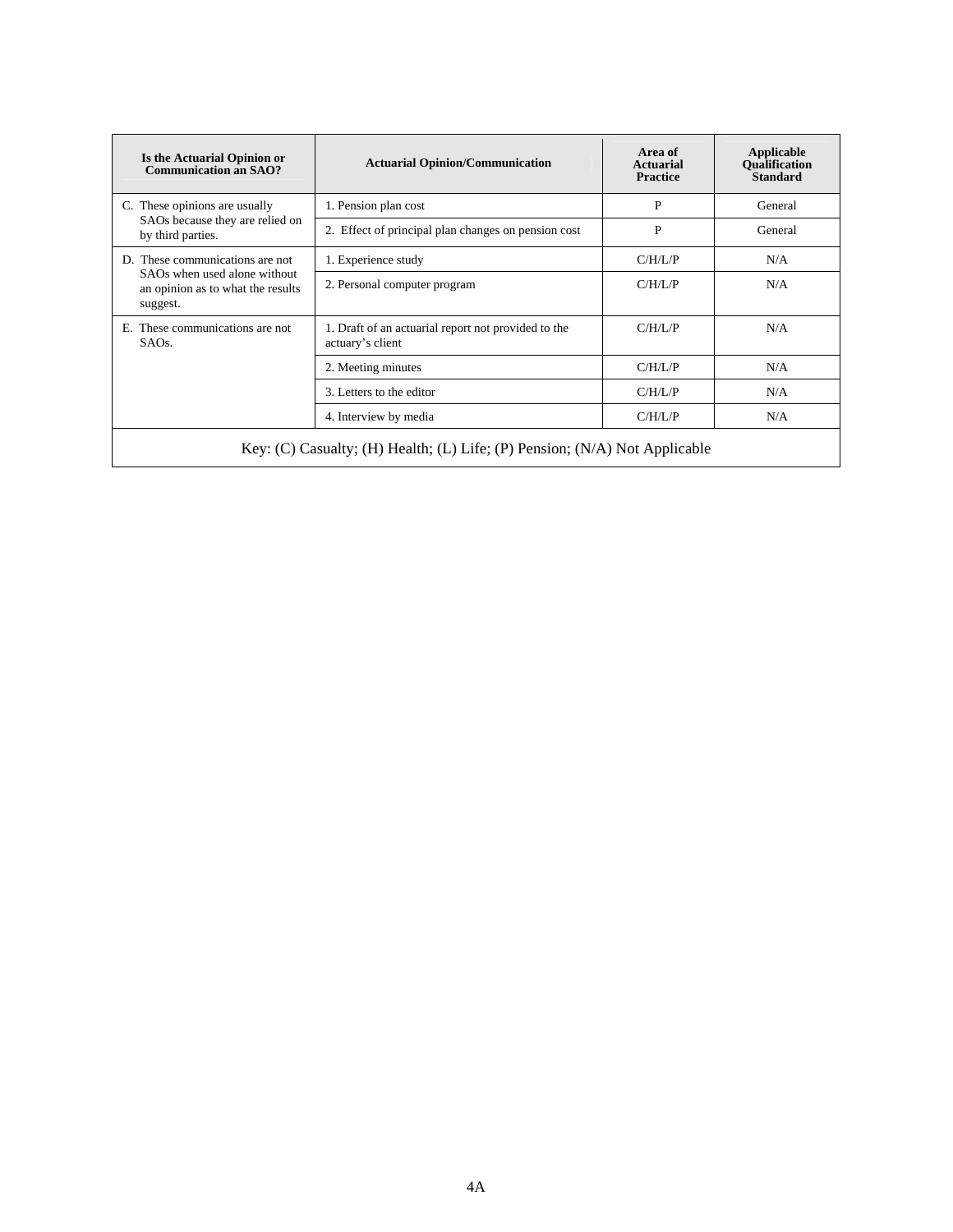## **III. Application of Qualification Standards to Public Service Actuaries**

The Qualification Standards apply to all actuaries, including those working in public service (for example, actuaries providing professional services to federal, state, or local governments). When a public service actuary issues a Statement of Actuarial Opinion (SAO), the public service actuary has the same obligation as a non-public service actuary to comply with the General or Specific Qualification Standards.

However, a public service actuary may be called upon to review another actuary's SAO, and to approve, disapprove, accept, or reject a submission based upon another actuary's SAO. The review itself may be an SAO, but only if:

- The review itself of an SAO (or a submission based upon and substantially supported by an SAO) is intended by an actuary to be relied upon by the person or organization to which it is addressed; and
- The review is based on actuarial considerations.

If the above two conditions apply, then an actuary issuing the review must meet the General Qualification Standard for issuing SAOs in the applicable area of actuarial practice.

The following is a list of communications that are routinely issued by public service actuaries. Public service actuaries also author communications that are not specifically referenced in this listing.

| <b>Is Actuarial Opinion or</b><br><b>Communication an SAO?</b> | <b>Actuarial Opinion/Communication</b>                         | <b>Traditional Areas of</b><br><b>Actuarial Practice</b> | <b>Applicable Qualification</b><br><b>Standard</b> |
|----------------------------------------------------------------|----------------------------------------------------------------|----------------------------------------------------------|----------------------------------------------------|
| A. These opinions and                                          | 1. Rate filing query letter                                    | C/H/L                                                    | N/A                                                |
| communications are not<br>SAO <sub>s</sub> .                   | 2. Answers to consumers' questions                             | C/H/L/P                                                  | N/A                                                |
|                                                                | 3. Legislative/rulemaking activities — draft,<br>review, etc.  | C/H/L/P                                                  | N/A                                                |
|                                                                | 4. Reserve adequacy comments within an<br>insurance department | C/H/L                                                    | N/A                                                |
|                                                                | 5. Review and approve appointed actuary<br>designations        | $C/I$ .                                                  | N/A                                                |
|                                                                | 6. Analyze insurance company and industry<br>data              | C/H/L                                                    | N/A                                                |
|                                                                | 7. Actuarial review of NAIC models and<br>pronouncements       | C/H/L                                                    | N/A                                                |
|                                                                | 8. Accept/reject company license<br>applications               | C/H/L                                                    | N/A                                                |
|                                                                | 9. Review Asset Valuation Reserve<br>determinations            | C/H/L                                                    | N/A                                                |
|                                                                | 10. Requests for clarification of SAOs<br>received             | C/H/L/P                                                  | N/A                                                |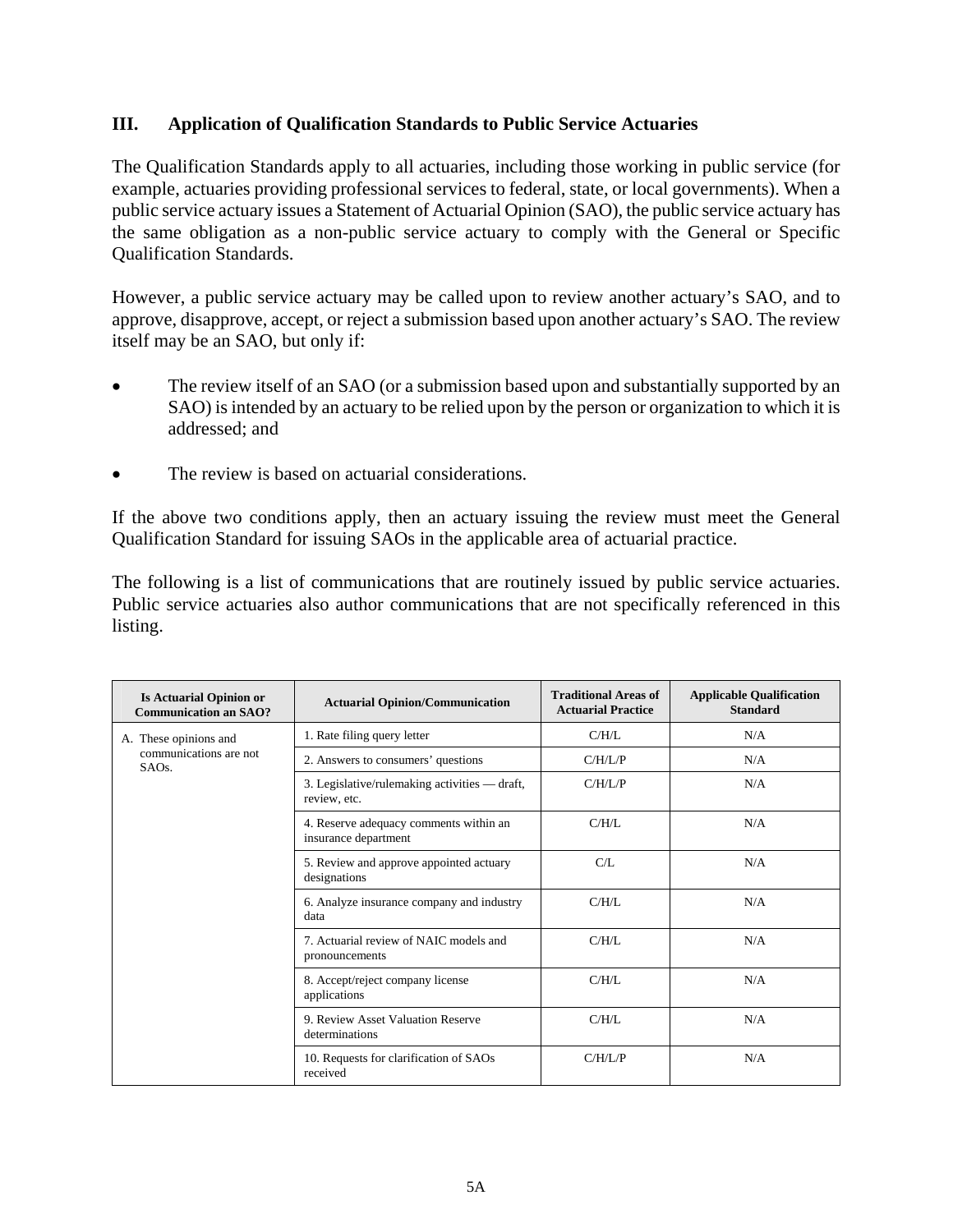| <b>Is Actuarial Opinion or</b><br><b>Communication an SAO?</b>             | <b>Actuarial Opinion/Communication</b>                                                                                              | <b>Traditional Areas of</b><br><b>Actuarial Practice</b> | <b>Applicable Qualification</b><br><b>Standard</b> |  |  |  |
|----------------------------------------------------------------------------|-------------------------------------------------------------------------------------------------------------------------------------|----------------------------------------------------------|----------------------------------------------------|--|--|--|
| B. These opinions,<br>communications, and                                  | 1. Issue actuarial opinions re: resolution of<br>troubled company                                                                   | C/H/L                                                    | General                                            |  |  |  |
| testimonies are SAOs if<br>based on actuarial<br>considerations.           | 2. Review reinsurance contracts for<br>compliance with risk transfer and reserve<br>credit                                          | C/H/L                                                    | General                                            |  |  |  |
|                                                                            | 3. Law and regulation enforcement,<br>interpretation, and implementation                                                            | C/H/L/P                                                  | General                                            |  |  |  |
|                                                                            | 4. Opinion of state fund's reserve and<br>funding level                                                                             | C/H/L                                                    | General                                            |  |  |  |
|                                                                            | 5. Reports called for on governmental<br>retirement plans                                                                           | $\mathbf{P}$                                             | General                                            |  |  |  |
|                                                                            | 6. Chief Actuary's report on Social Security<br>and Medicare                                                                        | H/L/P                                                    | General                                            |  |  |  |
|                                                                            | 7. Statement of actuarial advisory board<br>appointed by government, such as the Board<br>of Actuaries of the Department of Defense | C/H/L/P                                                  | General                                            |  |  |  |
|                                                                            | 8. Actuarial testimony at administrative<br>hearing                                                                                 | C/H/L/P                                                  | General                                            |  |  |  |
|                                                                            | 9. Actuarial testimony at judicial hearing                                                                                          | C/H/L/P                                                  | General                                            |  |  |  |
|                                                                            | 10. Actuarial testimony at legislative hearing                                                                                      | C/H/L/P                                                  | General                                            |  |  |  |
|                                                                            | 11. Rate filing - written or oral<br>approval/disapproval                                                                           | C/H/L                                                    | General                                            |  |  |  |
|                                                                            | 12. Reserve adequacy opinion -<br>approval/disapproval                                                                              | C/H/L/P                                                  | General                                            |  |  |  |
|                                                                            | 13. Approve/disapprove actuarial portion of<br>policy forms                                                                         | C/H/L                                                    | General                                            |  |  |  |
|                                                                            | 14. Approve/disapprove actuarial memo on<br>reserves and nonforfeiture values                                                       | C/H/L                                                    | General                                            |  |  |  |
|                                                                            | 15. Resolve filed audit issues consistent with<br><b>ASOPs</b>                                                                      | C/H/L/P                                                  | General                                            |  |  |  |
|                                                                            | 16. Review small group annual actuarial<br>certifications                                                                           | H                                                        | General                                            |  |  |  |
|                                                                            | 17. Review actuarial opinion of political<br>subdivision that self-funds its health<br>insurance                                    | C/H/L                                                    | General                                            |  |  |  |
| Key: (C) Casualty; (H) Health; (L) Life; (P) Pension; (N/A) Not Applicable |                                                                                                                                     |                                                          |                                                    |  |  |  |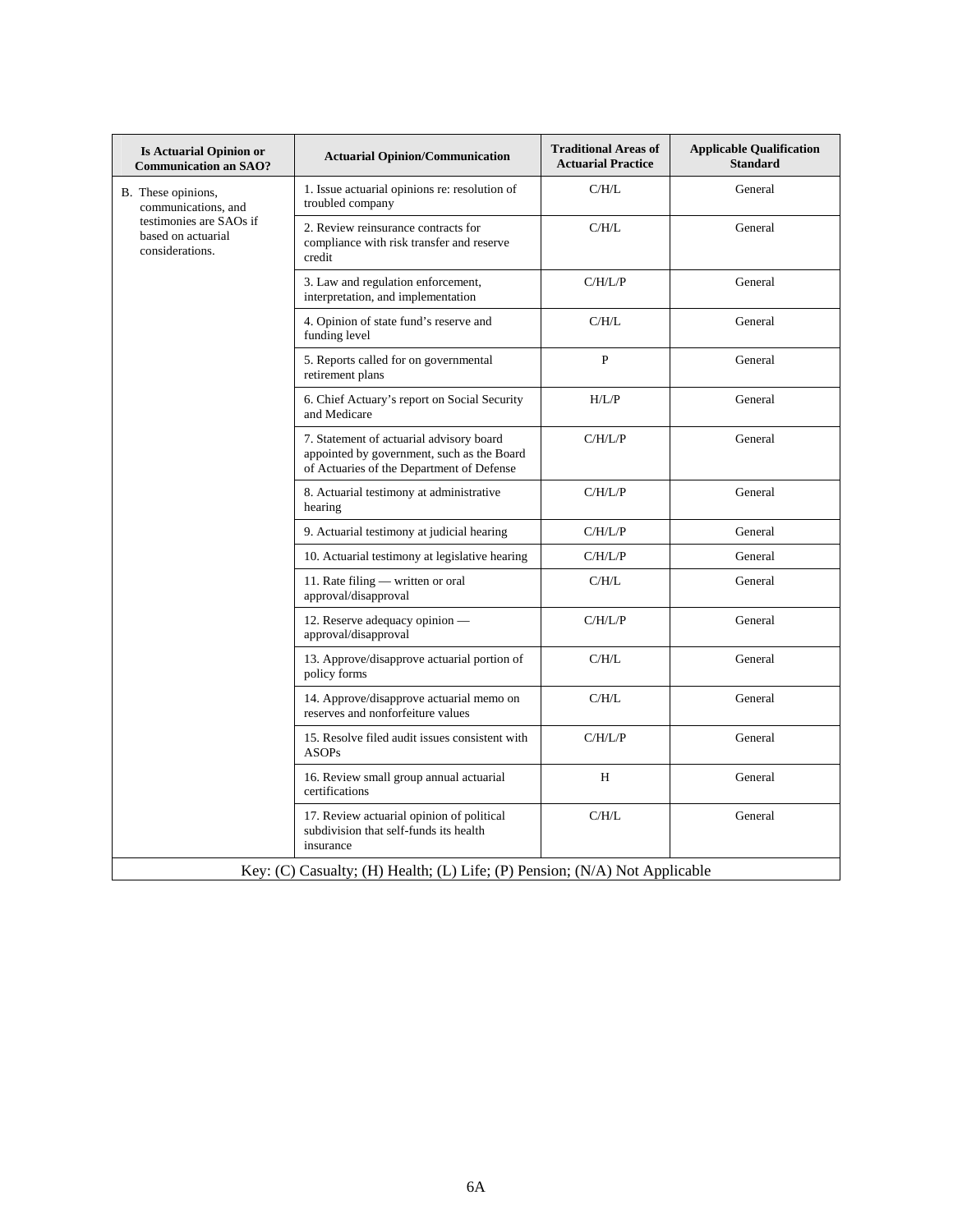## **APPENDIX 2**

## **SAMPLE ALTERNATIVE BASIC EDUCATION STATEMENT (SPECIFIC QUALIFICATION STANDARD)[4](#page-27-0)**

I have been requested by [ACTUARY'S NAME] to provide a written statement regarding his/her knowledge of the examination topics required by the American Academy of Actuaries' (Academy) Specific Qualification Standard for

.[5](#page-27-1)

I meet the Specific Qualification Standard described above, based upon my education, experience, and continuing education.

It is my opinion that [ACTUARY'S NAME] has gained comprehensive knowledge of the subjects necessary to meet the basic education requirements of the Academy's Specific Qualification Standard for [DESCRIPTION OF OPINION] through the following responsible work [and/or] selfstudy:

[Insert a description of the responsible work and/or self-study undertaken by an actuary to satisfy the applicable Specific Qualification Standard. Section 3.1.1 provides guidance on the examination topics at issue.]

Based on the foregoing, I believe that [ACTUARY'S NAME] has satisfied the alternative education requirement of the Academy's Specific Qualification Standard for [DESCRIPTION OF OPINION] for

.[6](#page-27-2)

In so stating, I take no responsibility for the accuracy, completeness, or quality of any work undertaken by [ACTUARY'S NAME].

[Signature] [Date]

 $\overline{a}$ 

<span id="page-27-0"></span><sup>&</sup>lt;sup>4</sup> There is no requirement that this format be used.

<span id="page-27-1"></span> $<sup>5</sup>$  Insert the applicable area of actuarial practice or the title or description of the particular statement of actuarial opinion</sup> to be issued, as appropriate.

<span id="page-27-2"></span> $6\,$  Insert the applicable area of actuarial practice or the title or description of the particular statement of actuarial opinion to be issued, as appropriate.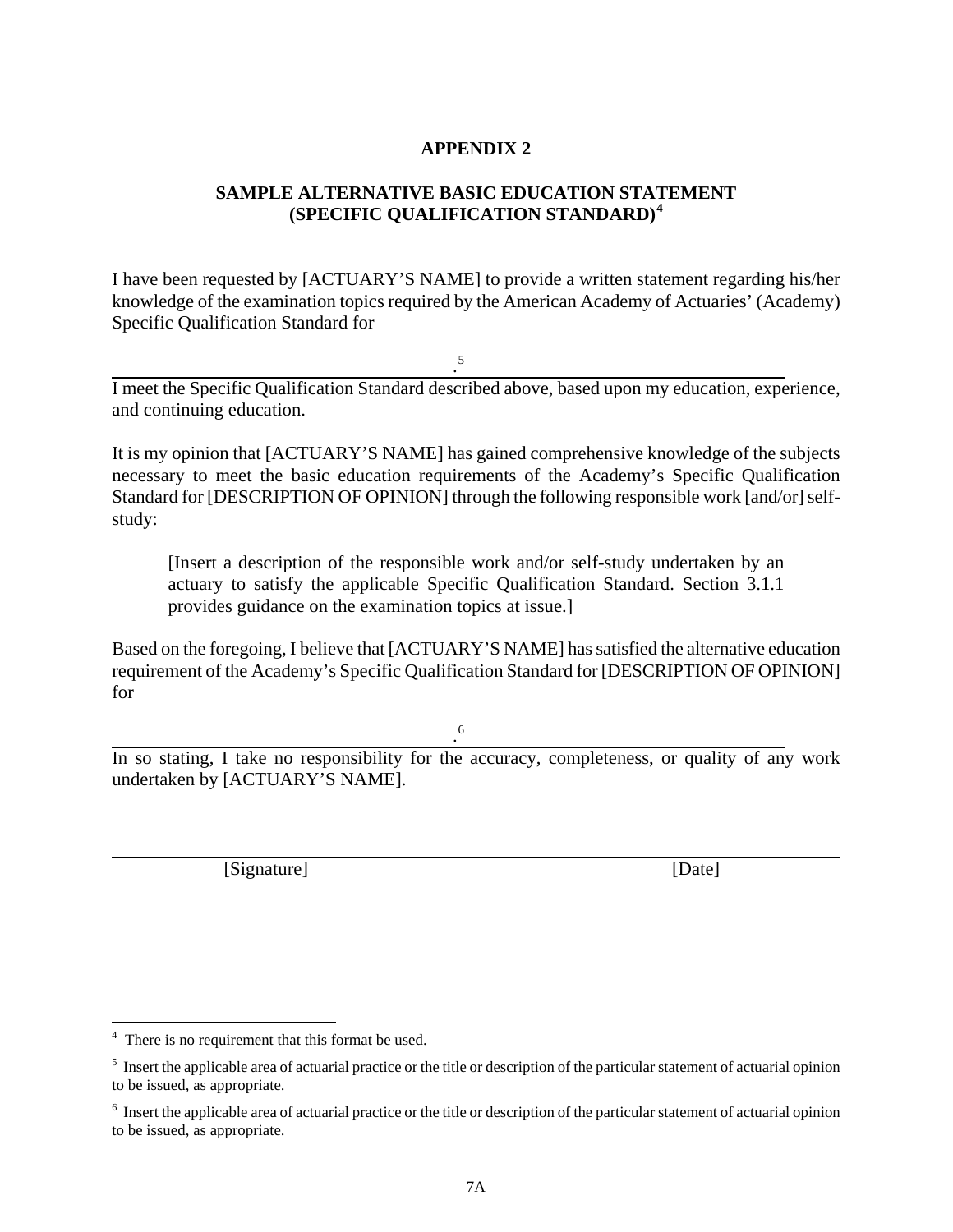## **APPENDIX 3**

## **PROCEDURES FOR THE ADOPTION OF QUALIFICATION STANDARDS BY THE AMERICAN ACADEMY OF ACTUARIES**

The following procedures have been adopted by the American Academy of Actuaries for the adoption of Qualification Standards.

#### **I. Development**

The Committee on Qualifications may develop a proposed qualification standard whenever, in the committee's judgment, development and adoption of the proposed standard would further the goals and interests of the Academy. Proposed changes or new qualification standards must be approved by at least a majority vote of a quorum of the Committee on Qualifications, and must be accompanied by a written report from counsel advising the Board of Directors (Board) of the draft's compliance with applicable law and addressing any other relevant legal issues.

#### **II. Approval to Expose**

The proposed standard is presented to the Board with a request that the Board approve its exposure. The Board may:

- a. Approve the committee draft for exposure with or without modification;
- b. Return the draft with directions for additional work by the Committee on Qualifications; or
- c. Terminate work on the proposed standard.

A majority vote of the Board is required to expose a draft, return the draft to the Committee, or terminate work. Where compelling circumstances require immediate exposure of a proposed standard, the Executive Committee may act to authorize exposure.

#### **III. Format**

The exposure draft of the proposed standard will contain the following information:

- a. Title page;
- b. Date of Board approval for exposure;
- c. Status and history of the draft to date;
- d. Text of proposed standard;
- e. Other supporting material, if any;
- f. If the exposure draft is not unanimously supported by the Committee on Qualifications, an appropriate disclosure of minority views, if requested by the members of the minority;
- g. Address to which comments should be submitted;
- h. Deadline for submitting comments; and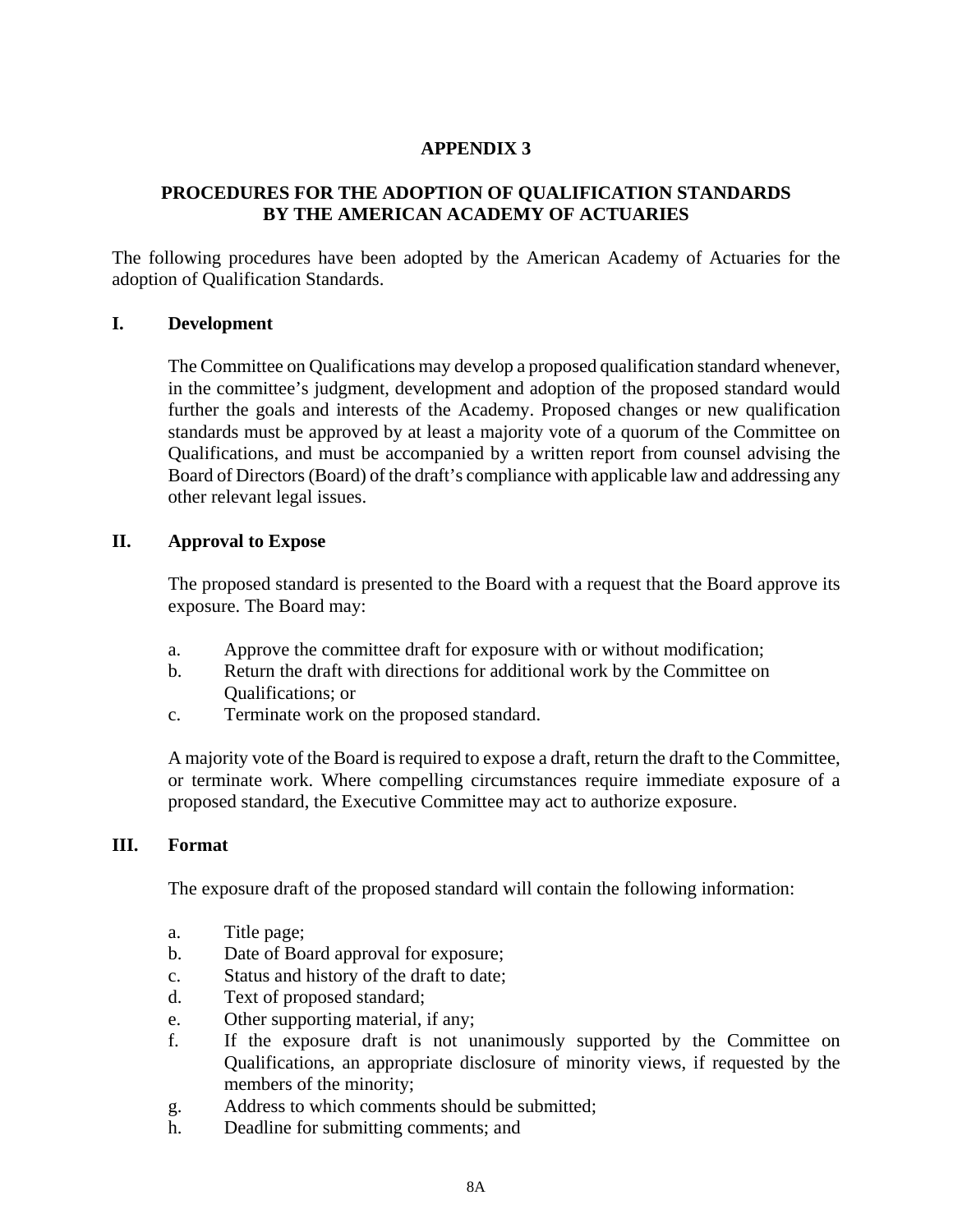i. Names of Committee on Qualifications members (without organizational affiliations).

The Committee on Qualifications may, at its discretion, expose alternative wording for comment (i.e., two or more versions of certain sections of the exposure draft) in order to solicit the views of the membership.

#### **IV. Comment Deadline**

The deadline for comments is normally 60 days after the expected distribution date, but that time period may be extended or reduced by the Executive Committee or Board. A minimum comment period of 30 days is required.

#### **V. Non-Members**

The Committee on Qualifications may compile a list of persons and organizations outside the Academy to whom the exposure draft should be circulated. Copies of the exposure draft will be made available to any other party upon request.

#### **VI. Processing**

A file of all comments is maintained in the Academy office, and comments are distributed to the Committee on Qualifications by staff. Committee members must ensure that comments sent directly to them are forwarded to the Academy office to be processed as described above. Only written comments will be processed.

#### **VII. Communication with Commentators**

Each individual submitting comments normally will receive an acknowledgment of receipt from the Academy office. Further communication with commentators is optional at the discretion of the Committee on Qualifications.

#### **VIII. Status Reports**

Status reports on the deliberations of the Committee on Qualifications during the exposure period are optional at the discretion of the Committee on Qualifications and mandatory at the request of the Academy President. Status reports will be conveyed to the entire membership, preferably through the *Actuarial Update*. Such reports will be general in nature and will not create the misleading impression that the Committee on Qualifications has adopted a final position on the proposed standard before fully considering all comments received.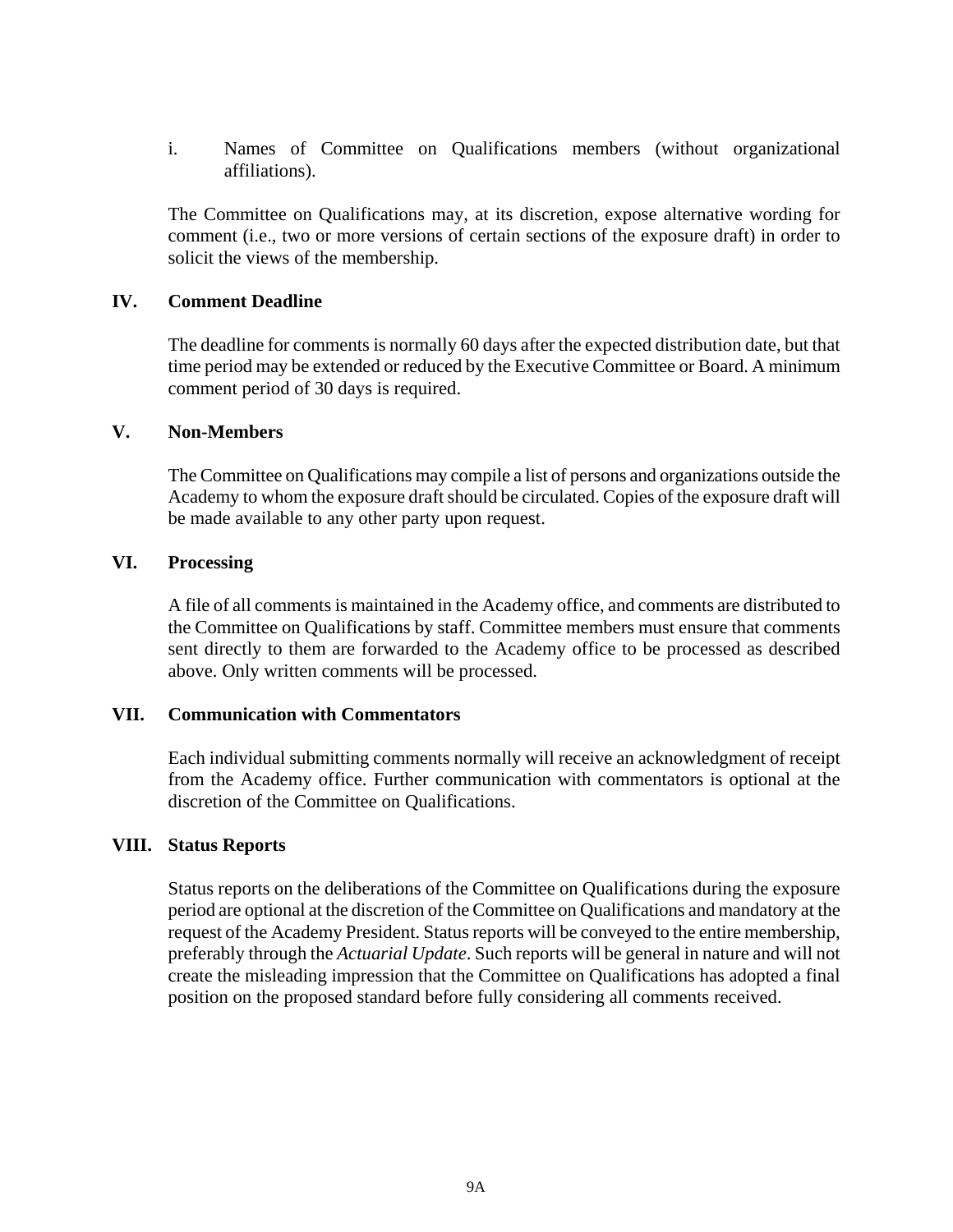## **IX. Committee Deliberations**

The Committee on Qualifications will give due and impartial consideration to all comments received.

## **X. Public Hearings**

- a. Public hearings are not generally required, but may be convened at the discretion of the Committee on Qualifications or by request of the Academy President. Factors to be considered in deciding whether a public hearing should be held include:
	- 1. The complexity of the exposure draft;
	- 2. The professional significance of the exposure draft; and
	- 3. Any other relevant considerations.
- b. Expenses directly related to the hearing will be borne by the Academy, including the cost of a hearing room, tape-recording and transcription services, audio-visual equipment, and production of printed materials. However, those attending and participating in the hearing will do so at their own expense.
- c. Notice of the public hearing will be given to the recipients of the exposure draft through the *Actuarial Update* or otherwise at least 30 days prior to the hearing. Notice of the hearing may also be provided in an appropriate fashion through other media that are believed to reach those persons who might reasonably be expected to have an interest in the exposure draft. Such notice will include a clear description of the scope and purpose of the exposure draft, and will set forth the date, time, and location of the public hearing and the manner in which interested persons should advise the Committee on Qualifications of their desire to speak at the hearing.
- d. The hearing is open to all interested parties, including press. Seating may be limited, and will be available on a first-come, first-served basis.
- e. *Eligible Speakers*
	- 1. Interested individuals who wish to speak at the public hearing will so advise the Committee on Qualifications in the manner announced in the hearing notice. Speakers who have not provided such prior notice will be heard only after all scheduled speakers and only if time permits.
	- 2. The moderator may establish time limits for all speakers. Time will be made available to non-members as well as members for formal presentations, and for questions and comments if time permits.
	- 3. A list of speakers and a brief agenda will be compiled and made available at the hearing.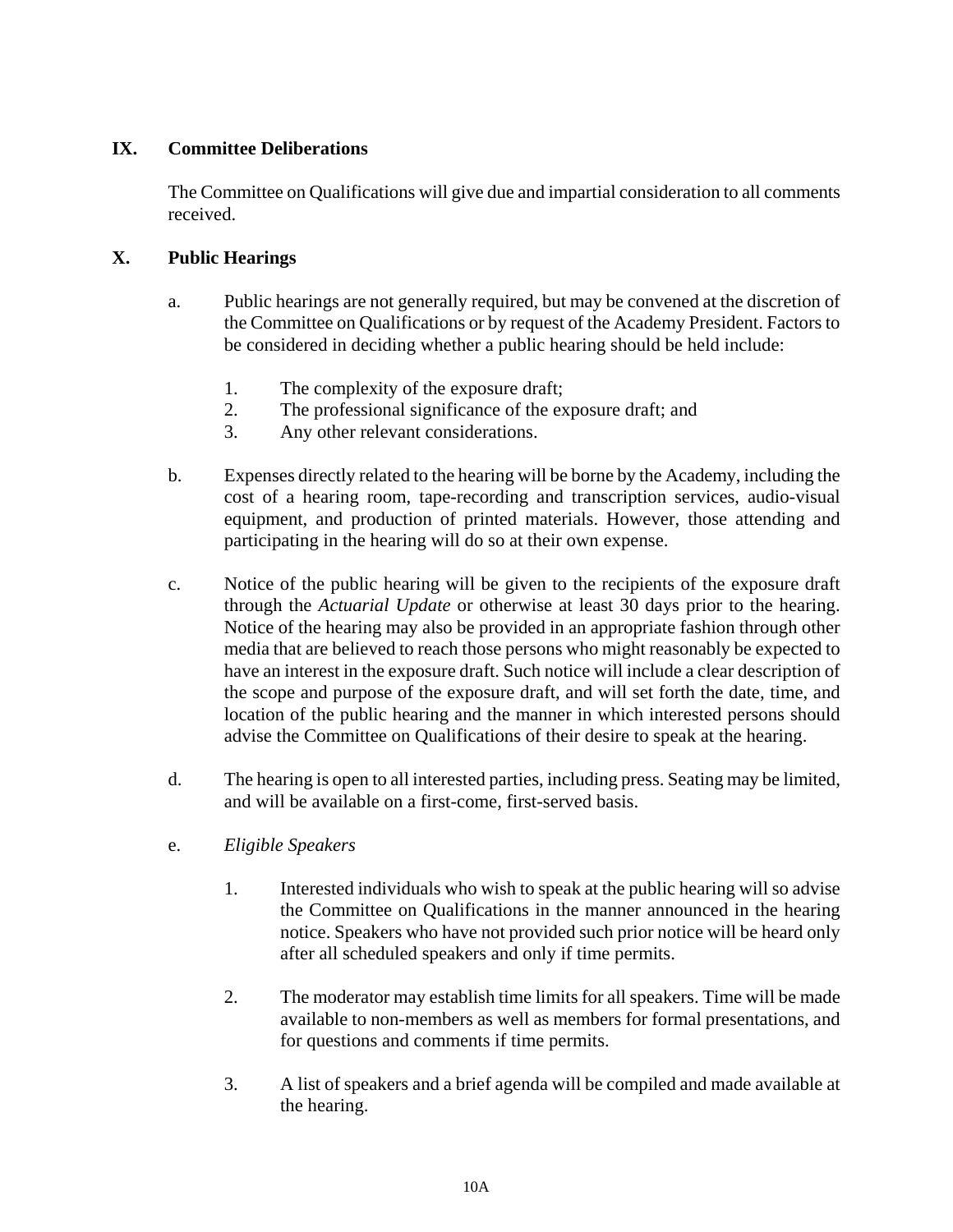## **XI. Second Exposure Draft**

In some instances, significant changes to an exposure draft may be required as a result of comments received through the exposure process. In that event, at the discretion of the Committee on Qualifications, a second exposure draft may be circulated for comment or a second public hearing may be conducted.

## **XII. Final Approval**

A two-thirds majority vote of a quorum of the Committee on Qualifications is required to present a final standard to the Board for its approval. The Board may approve the standard for promulgation with or without modification, return the standard with directions for additional work by the Committee, or terminate work on the standard. A two-thirds majority vote of the Board is required for approval of a standard. A majority vote of the Board is required to return the standard to the Committee or terminate work on the standard.

#### **XIII. Promulgation**

- a. Academy staff will produce and distribute the final standard to the membership and other recipients in the next regular monthly Academy mailing following Board approval, unless a special mailing is approved by the Academy President.
- b. *Format*

The final standard will contain the following information:

- 1. Title page;
- 2. Effective date;
- 3. Text of final standard;
- 4. Status and history of the standard;
- 5. An analysis of major comments received, and the extent to which comments were incorporated in the final standard. Such analysis should preserve the confidentiality of each commentator's submission;
- 6. Other supporting material, if any;
- 7. If the standard is not unanimously supported by the Committee on Qualifications, an appropriate disclosure of minority views, if requested by the members of the minority; and
- 8. Names of Committee on Qualifications members (without organizational affiliations).

#### **XIV. Documentation**

a. All written comments, tapes, transcripts, and other relevant materials connected with the development of a standard will be available for inspection in the Academy office during normal business hours for one year following the later of either the effective date of adoption or the date of the last action taken by the Committee on Qualifications or the Board on the proposed standard.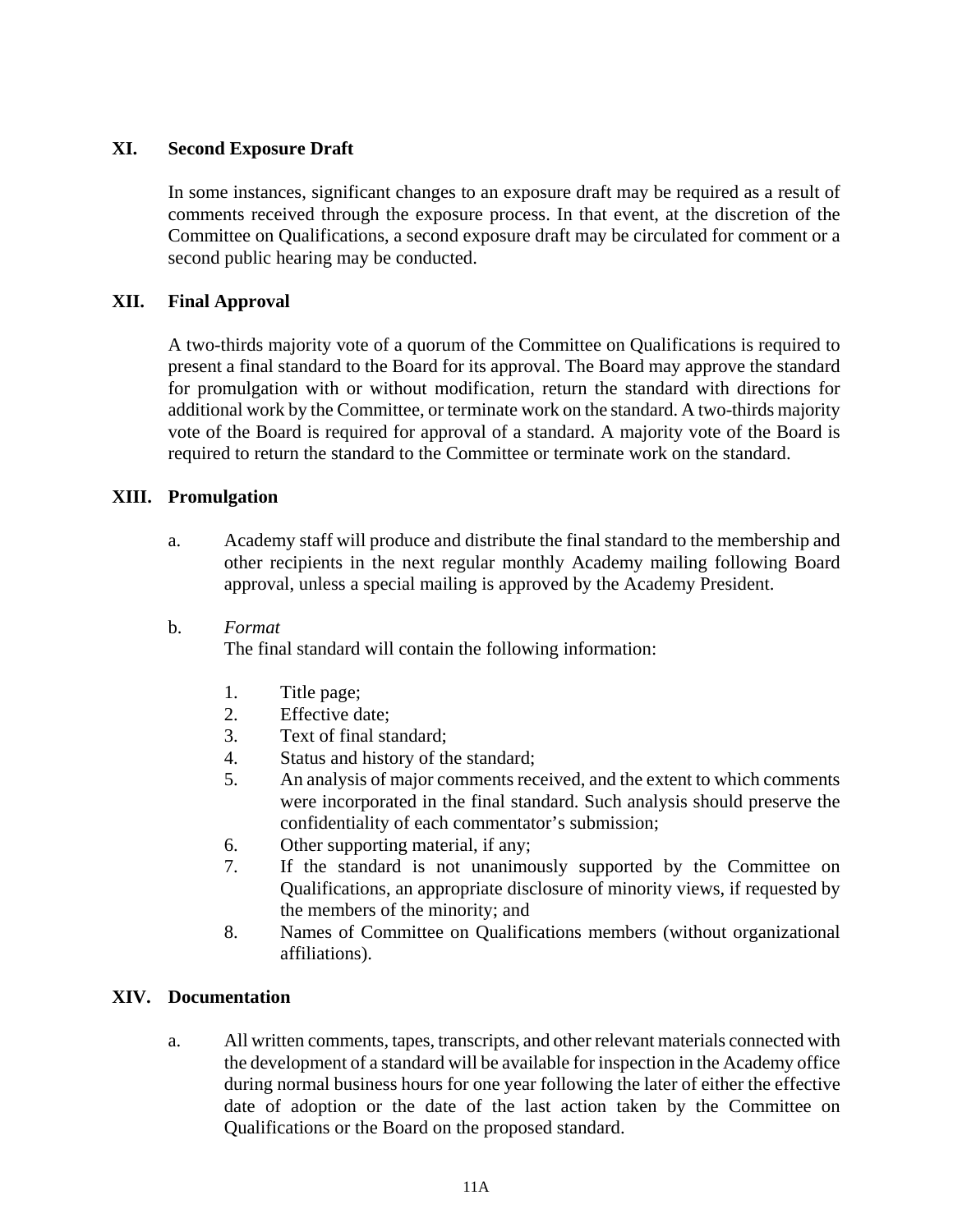b. Copies of the above materials will be distributed to the Committee on Qualifications and other Academy officials (for example, the President and other officers) without charge. Members and other individuals may obtain these materials upon request for a fee at least equal to the cost of reproduction.

## **XV. Interim Standards**

These procedures do not apply when the Academy's Board of Directors by a two-thirds majority vote finds that, because of compelling circumstances, good cause exists for a qualification standard to be adopted immediately without implementation of the exposure draft procedures set forth herein. In that event, the Board may adopt a qualification standard on an interim basis. Such an interim qualification standard will be circulated to the membership in the form of an exposure draft as soon as practical, but in any event by no later than 60 days after the effective date of the interim qualification standard. After completion of the exposure process, the new qualification standard will be substituted by the Board for the interim qualification standard.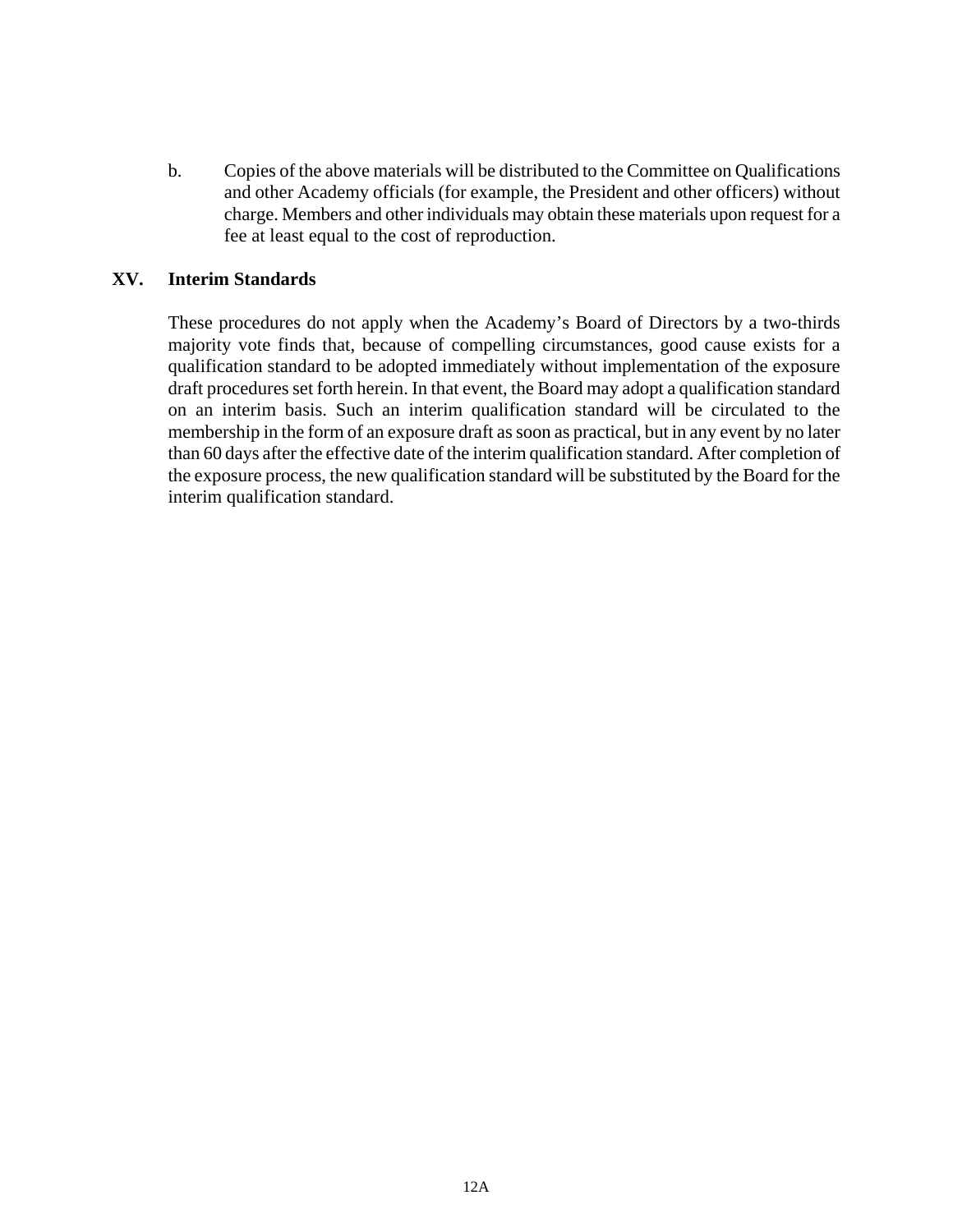## **APPENDIX 4**

# **GUIDELINES FOR DETERMINING WHEN SPECIFIC QUALIFICATION STANDARDS SHOULD BE DEVELOPED**

(Adopted by the Academy's Board of Directors on September 27, 1994)

The Committee on Qualifications will observe the following guidelines for determining when to develop Specific Qualification Standards:

- 1. The Committee on Qualifications shall consider any request for a Specific Qualification Standard proposed to it by the Board of Directors, Executive Committee, or any Practice Council of the Academy. If the Committee on Qualifications concludes that the development of a Specific Qualification Standard is not necessary or appropriate in this instance, it will communicate its reasons for reaching this conclusion to the body that made the request.
- 2. When a regulator or a quasi-regulatory authority, such as the Financial Accounting Standards Board, represents to the Academy that, if the Academy does not establish a particular Specific Qualification Standard, it will provide the guidance it believes is needed in terms of something close to a Specific Qualification Standard, a Specific Qualification Standard will be considered for development.
- 3. A Specific Qualification Standard typically should be developed in relation to a specific actuarial opinion requirement that is embodied in a regulation or a standard and is of high visibility and fairly broad application within the profession.
- 4. A Specific Qualification Standard should apply to an area of expertise that is broad enough to cover a substantial portion of actuarial practice. The area should have been in existence long enough to have given rise to an established body of knowledge so that actuaries could be qualified to work in the area through past experience. The area should be broad enough so that a significant number of members will qualify and not be so limiting as to remove opportunities for job and expertise movement by almost all other actuaries.
- 5. It should be possible for a Specific Qualification Standard to set forth a reasonably available means to meet both the Basic Education Requirements for the area of expertise, either through Specific Supplemental Examination Topics or through a Specific Alternative Education Provision, and the 15 hours per year of Continuing Education Requirements.
- 6. Before proposing a Specific Qualification Standard, the Committee on Qualifications shall seek comments from the applicable Practice Councils of the Academy as to the utility and contents of such Standard.
- 7. If any Practice Council of the Academy opposes a proposed Specific Qualification Standard that affects its area of actuarial practice, a summary of the reasons for that Practice Council's opposition shall be included along with the proposed Specific Qualification Standard when it is presented to the Academy Board.